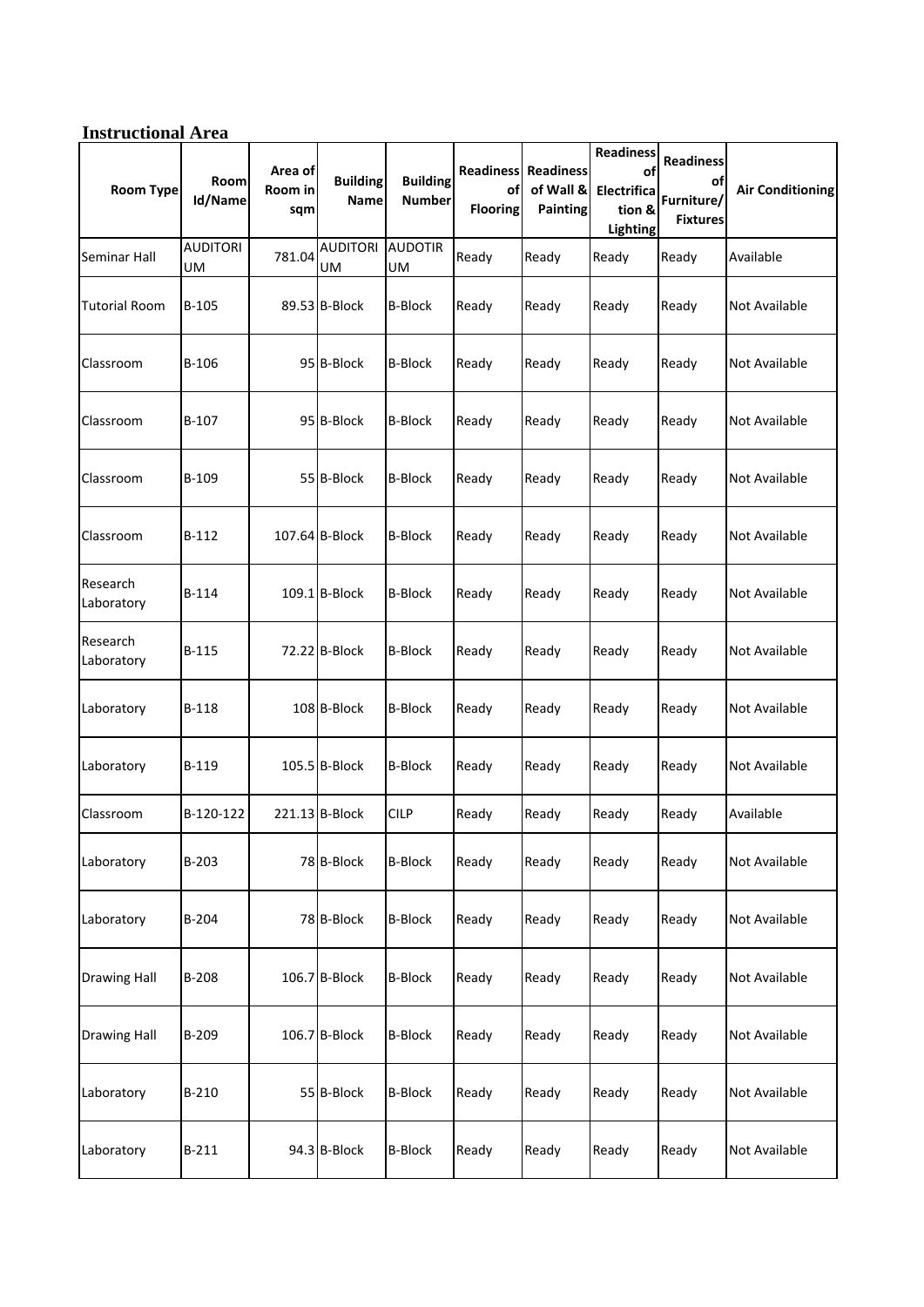| Laboratory          | $B-212$ | 81 B-Block     | <b>B-Block</b> | Ready | Ready | Ready | Ready | <b>Not Available</b> |
|---------------------|---------|----------------|----------------|-------|-------|-------|-------|----------------------|
| Laboratory          | B-213   | 75 B-Block     | <b>B-Block</b> | Ready | Ready | Ready | Ready | Not Available        |
| Laboratory          | B-214   | 75 B-Block     | <b>B-Block</b> | Ready | Ready | Ready | Ready | Not Available        |
| Laboratory          | B-215   | 28 B-Block     | <b>B-Block</b> | Ready | Ready | Ready | Ready | <b>Not Available</b> |
| Laboratory          | $B-216$ | 84 B-Block     | <b>B-Block</b> | Ready | Ready | Ready | Ready | <b>Not Available</b> |
| Laboratory          | B-218   | 21 B-Block     | <b>B-Block</b> | Ready | Ready | Ready | Ready | Available            |
| Laboratory          | $B-221$ | 56 B-Block     | <b>B-Block</b> | Ready | Ready | Ready | Ready | <b>Not Available</b> |
| Laboratory          | $B-222$ | 28.5 B-Block   | <b>B-Block</b> | Ready | Ready | Ready | Ready | Available            |
| Laboratory          | $B-223$ | 56 B-Block     | <b>B-Block</b> | Ready | Ready | Ready | Ready | Not Available        |
| Laboratory          | $B-224$ | 30 B-Block     | <b>B-Block</b> | Ready | Ready | Ready | Ready | <b>Not Available</b> |
| Classroom           | B-301   | 102 B-Block    | <b>B-Block</b> | Ready | Ready | Ready | Ready | <b>Not Available</b> |
| Classroom           | B-302   | 102 B-Block    | <b>B-Block</b> | Ready | Ready | Ready | Ready | Not Available        |
| Classroom           | B-303   | 89 B-Block     | <b>B-Block</b> | Ready | Ready | Ready | Ready | Not Available        |
| <b>Drawing Hall</b> | B-304   | 139.75 B-Block | <b>B-Block</b> | Ready | Ready | Ready | Ready | <b>Not Available</b> |
| <b>Drawing Hall</b> | B-305   | 112.15 B-Block | <b>B-Block</b> | Ready | Ready | Ready | Ready | <b>Not Available</b> |
| Classroom           | B-307   | 85 B-Block     | <b>B-Block</b> | Ready | Ready | Ready | Ready | Not Available        |
| <b>Drawing Hall</b> | B-308   | 112.15 B BLOCK | <b>B-Block</b> | Ready | Ready | Ready | Ready | <b>Not Available</b> |
| <b>Drawing Hall</b> | B-309   | 112.15 B-Block | <b>B-Block</b> | Ready | Ready | Ready | Ready | Not Available        |
| Laboratory          | B-310   | 25 B-Block     | <b>B-Block</b> | Ready | Ready | Ready | Ready | Available            |
| Classroom           | B-311   | 55 B-Block     | <b>B-Block</b> | Ready | Ready | Ready | Ready | Not Available        |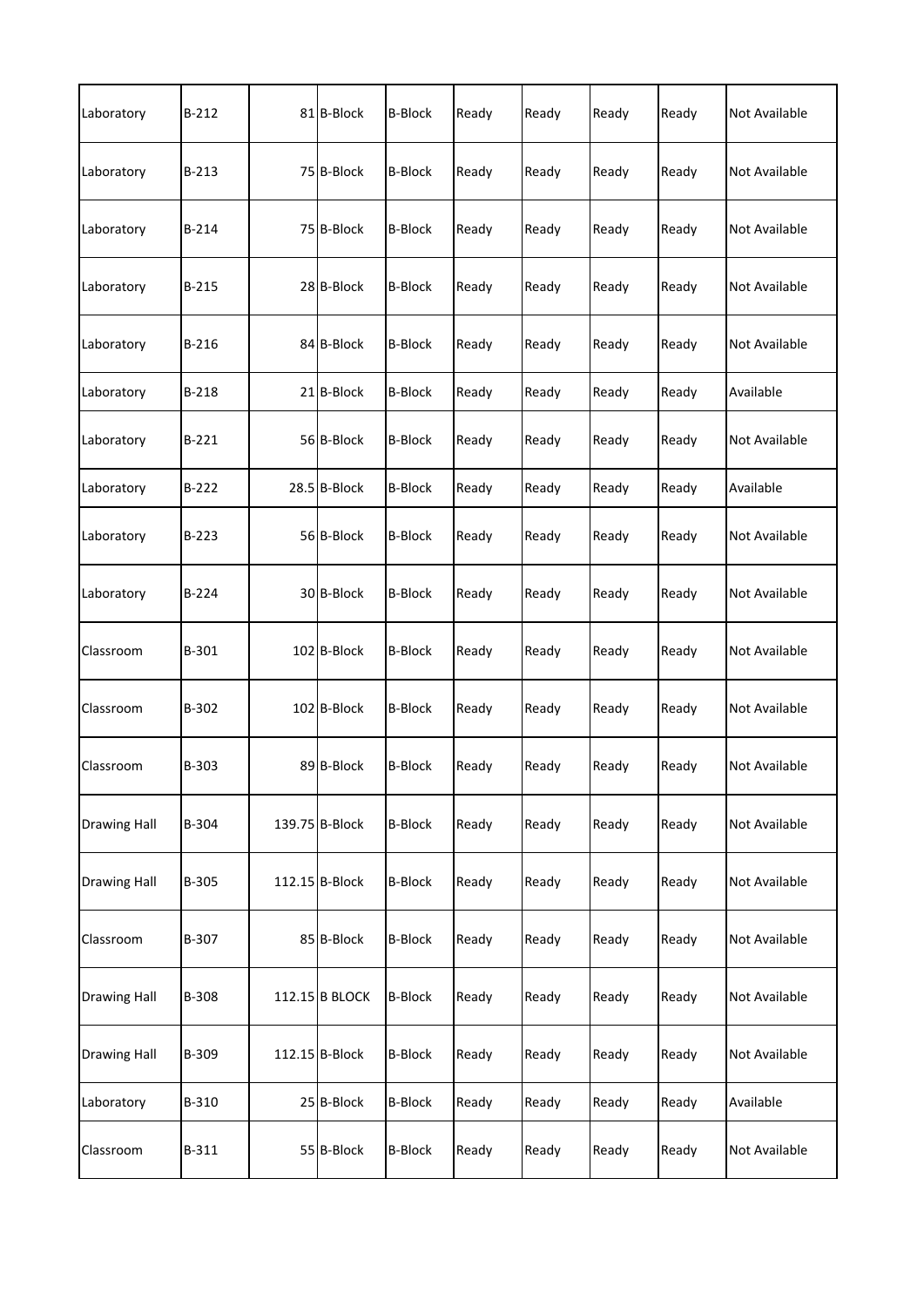| Laboratory         | <b>BC-123</b> | 12.5 | <b>BC Link</b><br><b>Block</b> | <b>BC Link</b><br>Block        | Ready | Ready | Ready | Ready | <b>Not Available</b> |
|--------------------|---------------|------|--------------------------------|--------------------------------|-------|-------|-------|-------|----------------------|
| Laboratory         | BC-124        | 125  | <b>BC Link</b><br><b>Block</b> | <b>BC Link</b><br><b>Block</b> | Ready | Ready | Ready | Ready | Not Available        |
| Laboratory         | <b>BC-125</b> | 125  | <b>BC Link</b><br><b>Block</b> | <b>BC Link</b><br><b>Block</b> | Ready | Ready | Ready | Ready | Not Available        |
| Laboratory         | <b>BC-204</b> | 16   | <b>BC Link</b><br><b>Block</b> | <b>BC Link</b><br><b>Block</b> | Ready | Ready | Ready | Ready | Not Available        |
| Laboratory         | <b>BC-218</b> | 15   | <b>BC Link</b><br><b>Block</b> | <b>BC Link</b><br><b>Block</b> | Ready | Ready | Ready | Ready | Not Available        |
| Laboratory         | BC-219        | 62   | <b>BC Link</b><br><b>Block</b> | <b>BC Link</b><br><b>Block</b> | Ready | Ready | Ready | Ready | Not Available        |
| Laboratory         | BC-220        | 62   | <b>BC Link</b><br><b>Block</b> | <b>BC Link</b><br>Block        | Ready | Ready | Ready | Ready | <b>Not Available</b> |
| Laboratory         | BC-221        | 62   | <b>BC Link</b><br><b>Block</b> | <b>BC Link</b><br>Block        | Ready | Ready | Ready | Ready | <b>Not Available</b> |
| Laboratory         | BC-222        | 64   | <b>BC Link</b><br><b>Block</b> | <b>BC Link</b><br><b>Block</b> | Ready | Ready | Ready | Ready | <b>Not Available</b> |
| Laboratory         | $C-101$       |      | 33 C-Block                     | C-Block                        | Ready | Ready | Ready | Ready | Not Available        |
| Laboratory         | $C-102$       |      | 136 C-Block                    | C-Block                        | Ready | Ready | Ready | Ready | Not Available        |
| Laboratory         | $C-103$       |      | 27 C-Block                     | C-Block                        | Ready | Ready | Ready | Ready | Not Available        |
| Classroom          | $C-104$       |      | 81.27 C-Block                  | C-Block                        | Ready | Ready | Ready | Ready | Available            |
| Laboratory         | $C-120$       |      | 165 C-Block                    | C-Block                        | Ready | Ready | Ready | Ready | Not Available        |
| Laboratory         | $C-121$       |      | 122.5 C-Block                  | C-Block                        | Ready | Ready | Ready | Ready | Not Available        |
| Instrument<br>Room | $C-122$       |      | 40.85 C-Block                  | C-Block                        | Ready | Ready | Ready | Ready | Not Available        |
| Laboratory         | $C-201$       |      | 82 C-Block                     | C-Block                        | Ready | Ready | Ready | Ready | Not Available        |
| Laboratory         | $C-202$       |      | 81 C-Block                     | C-Block                        | Ready | Ready | Ready | Ready | Not Available        |
| Laboratory         | $C-203$       |      | 82 C-Block                     | C-Block                        | Ready | Ready | Ready | Ready | Not Available        |
| Laboratory         | $C-204$       |      | 25 C-Block                     | C-Block                        | Ready | Ready | Ready | Ready | Not Available        |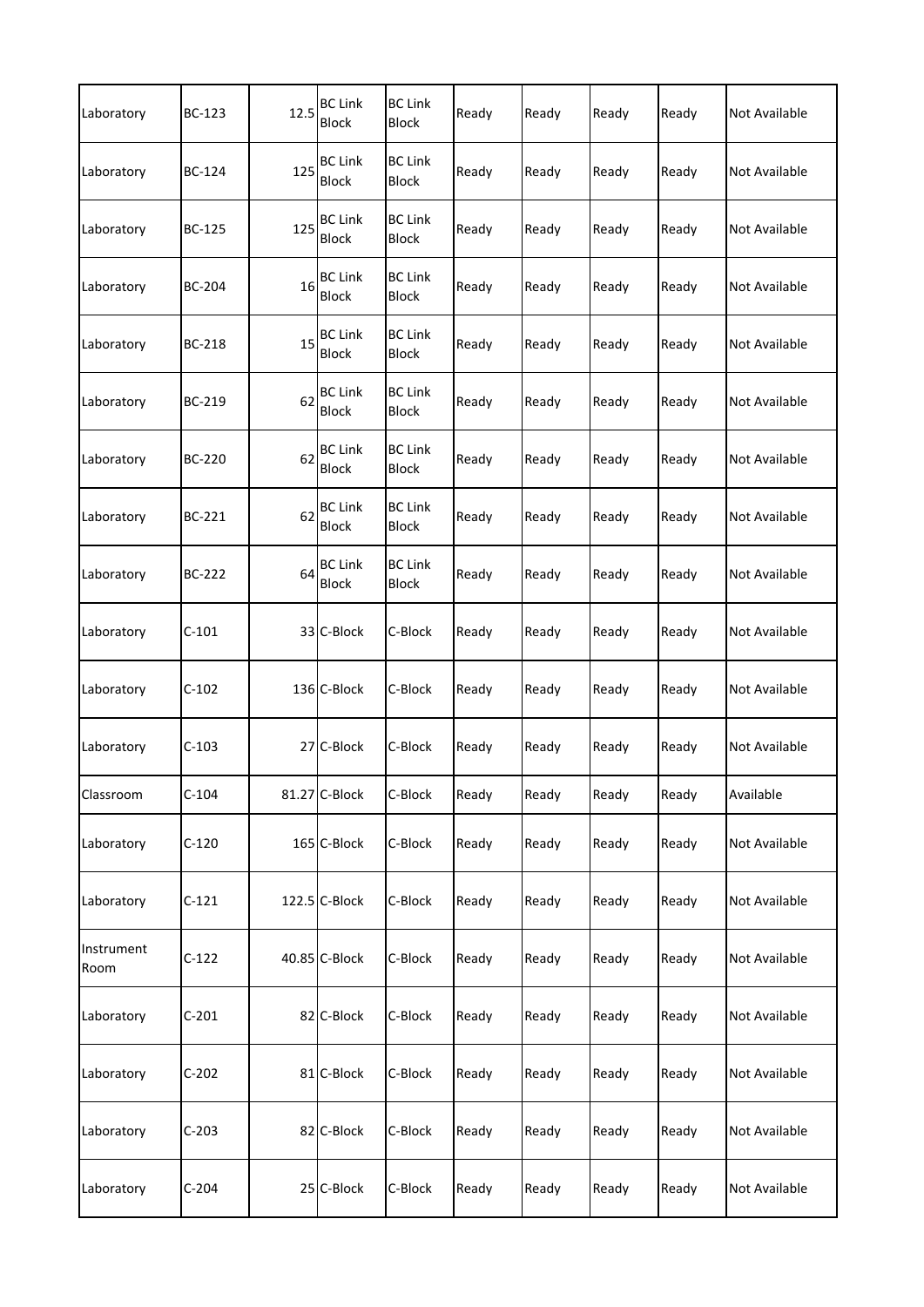| Laboratory | $C-205$        |        | 37.78 C-Block           | C-Block                 | Ready | Ready | Ready | Ready | Not Available        |
|------------|----------------|--------|-------------------------|-------------------------|-------|-------|-------|-------|----------------------|
| Laboratory | $C-207$        |        | 34.25 C-Block           | C-Block                 | Ready | Ready | Ready | Ready | Not Available        |
| Laboratory | $C-210$        |        | 80.12 C-Block           | C-Block                 | Ready | Ready | Ready | Ready | Not Available        |
| Laboratory | $C-211$        |        | 111.23 C-Block          | C-Block                 | Ready | Ready | Ready | Ready | Not Available        |
| Laboratory | $C-212$        |        | 83.61 C-Block           | C-Block                 | Ready | Ready | Ready | Ready | <b>Not Available</b> |
| Laboratory | $C-213$        |        | 83.61 C-Block           | C-Block                 | Ready | Ready | Ready | Ready | Not Available        |
| Laboratory | $C-214$        |        | 83.61 C-Block           | C-Block                 | Ready | Ready | Ready | Ready | <b>Not Available</b> |
| Laboratory | C-216 &<br>217 |        | 111.5 C-Block           | C-Block                 | Ready | Ready | Ready | Ready | Not Available        |
| Laboratory | $C-218$        |        | 52.7 C-Block            | C-Block                 | Ready | Ready | Ready | Ready | Not Available        |
| Laboratory | $C-220$        |        | 53.87 C-Block           | C-Block                 | Ready | Ready | Ready | Ready | Not Available        |
| Laboratory | $C-221$        |        | 108 C-Block             | C-Block                 | Ready | Ready | Ready | Ready | Available            |
| Laboratory | $C-222$        |        | 27.87 C-Block           | C-Block                 | Ready | Ready | Ready | Ready | Not Available        |
| Laboratory | $C-223$        |        | 108.7 C-Block           | C-Block                 | Ready | Ready | Ready | Ready | Not Available        |
| Laboratory | $C-224$        |        | 25.5 C-Block            | C-Block                 | Ready | Ready | Ready | Ready | Not Available        |
| Laboratory | $C-225$        |        | 54.64 C-Block           | C-Block                 | Ready | Ready | Ready | Ready | Not Available        |
| Restaurant | CANTEEN        | 703.34 | CANTEEN<br><b>BLOCK</b> | MAIN<br>CANTEEN         | Ready | Ready | Ready | Ready | Not Available        |
| Laboratory | CD-101         | 89.5   | CD Link<br>Block        | CD Link<br>Block        | Ready | Ready | Ready | Ready | Not Available        |
| Laboratory | CD-118         | 12.25  | CD Link<br><b>Block</b> | CD Link<br><b>Block</b> | Ready | Ready | Ready | Ready | Not Available        |
| Laboratory | CD-119         | 62.35  | CD Link<br><b>Block</b> | CD Link<br>Block        | Ready | Ready | Ready | Ready | Not Available        |
| Laboratory | CD-120         | 62.35  | CD Link<br><b>Block</b> | CD Link<br>Block        | Ready | Ready | Ready | Ready | Not Available        |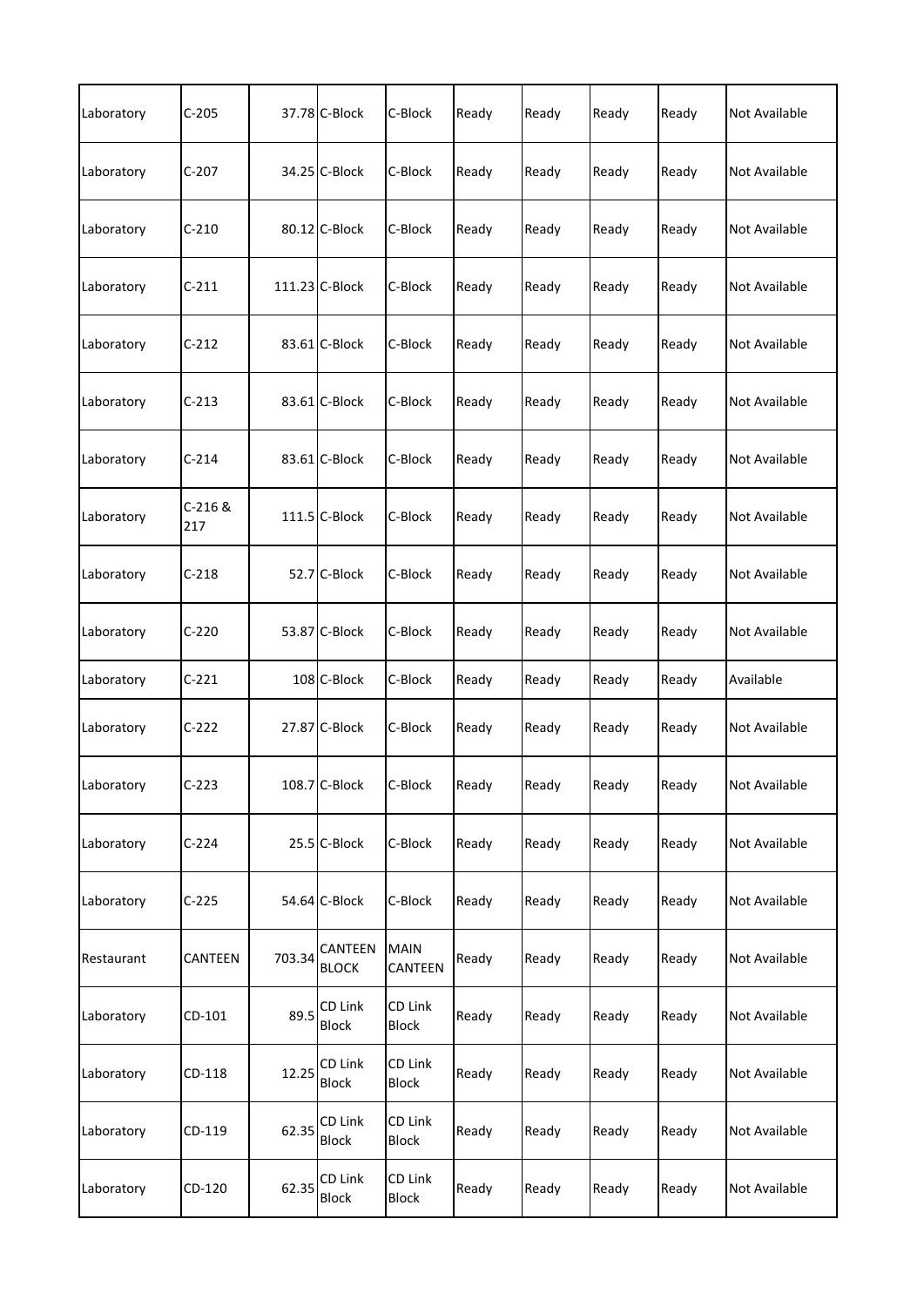| Laboratory   | CD-<br>121&122             | 153    | CD Link<br><b>Block</b> | CD Link<br>Block                  | Ready | Ready | Ready | Ready | Available            |
|--------------|----------------------------|--------|-------------------------|-----------------------------------|-------|-------|-------|-------|----------------------|
| Laboratory   | CD-220                     | 23.5   | CD Link<br><b>Block</b> | CD Link<br><b>Block</b>           | Ready | Ready | Ready | Ready | Not Available        |
| Laboratory   | CD-223                     | 98.3   | CD Link<br><b>Block</b> | CD Link<br><b>Block</b>           | Ready | Ready | Ready | Ready | Not Available        |
| Laboratory   | CD-224                     | 98.5   | CD Link<br><b>Block</b> | CD Link<br><b>Block</b>           | Ready | Ready | Ready | Ready | Not Available        |
| Laboratory   | CD-225                     | 35.5   | CD Link<br><b>Block</b> | CD Link<br><b>Block</b>           | Ready | Ready | Ready | Ready | Not Available        |
| Laboratory   | CD-226                     | 29.65  | CD Link<br><b>Block</b> | CD Link<br><b>Block</b>           | Ready | Ready | Ready | Ready | Not Available        |
| Classroom    | CD-231                     | 104.75 | CD Link<br>Block        | CD Link<br><b>Block</b>           | Ready | Ready | Ready | Ready | Available            |
| Laboratory   | CD-232                     | 104.75 | CD Link<br>Block        | CD Link<br><b>Block</b>           | Ready | Ready | Ready | Ready | Not Available        |
| Laboratory   | CD-233                     | 59.5   | CD Link<br>Block        | CD Link<br><b>Block</b>           | Ready | Ready | Ready | Ready | <b>Not Available</b> |
| Laboratory   | CD-234                     | 59.5   | CD Link<br><b>Block</b> | CD Link<br><b>Block</b>           | Ready | Ready | Ready | Ready | Not Available        |
| Laboratory   | CD=227                     | 199.75 | CD Link<br><b>Block</b> | CD Link<br><b>Block</b>           | Ready | Ready | Ready | Ready | Not Available        |
| Seminar Hall | <b>CONVENTI</b><br>ON HALL |        | 257.71 B-BLOCK          | <b>CONVENTI</b><br><b>ON HALL</b> | Ready | Ready | Ready | Ready | Available            |
| Laboratory   | CS 1-6                     | 439.68 | Learning<br>Centre      | LC (Level<br>0)                   | Ready | Ready | Ready | Ready | Available            |
| Laboratory   | CS <sub>7</sub>            | 79.54  | Learning<br>Centre      | LC (Level<br>0)                   | Ready | Ready | Ready | Ready | Available            |
| Laboratory   | $CS-10$                    | 82.53  | Learning<br>Centre      | $LC$ (LC $0$ )                    | Ready | Ready | Ready | Ready | Available            |
| Laboratory   | $CS-11-15$                 | 73.28  | Learning<br>Centre      | $LC$ (LC $1$ )                    | Ready | Ready | Ready | Ready | Available            |
| Laboratory   | $CS-16$                    | 78.31  | Learning<br>Centre      | $LC$ (LC $1$ )                    | Ready | Ready | Ready | Ready | Available            |
| Laboratory   | $CS-17$                    | 91.84  | Learning<br>Centre      | $LC$ (LC $1$ )                    | Ready | Ready | Ready | Ready | Available            |
| Laboratory   | $CS-18$                    | 89.38  | Learning<br>Centre      | $LC$ (LC $1$ )                    | Ready | Ready | Ready | Ready | Available            |
| Laboratory   | $CS-19$                    | 71.98  | Learning<br>Centre      | $LC$ (LC $1$ )                    | Ready | Ready | Ready | Ready | Available            |
| Laboratory   | CS-20-22                   | 216.56 | Learning<br>Centre      | $LC$ (LC $1$ )                    | Ready | Ready | Ready | Ready | Available            |
| Laboratory   | $CS-23$                    | 79.98  | Learning<br>Centre      | $LC$ (LC $1$ )                    | Ready | Ready | Ready | Ready | Available            |
| Laboratory   | $CS-24$                    | 72.19  | Learning<br>Centre      | $LC$ (LC 3)                       | Ready | Ready | Ready | Ready | Available            |
| Laboratory   | $CS-25$                    | 79.98  | Learning<br>Centre      | $LC$ (LC 3)                       | Ready | Ready | Ready | Ready | Available            |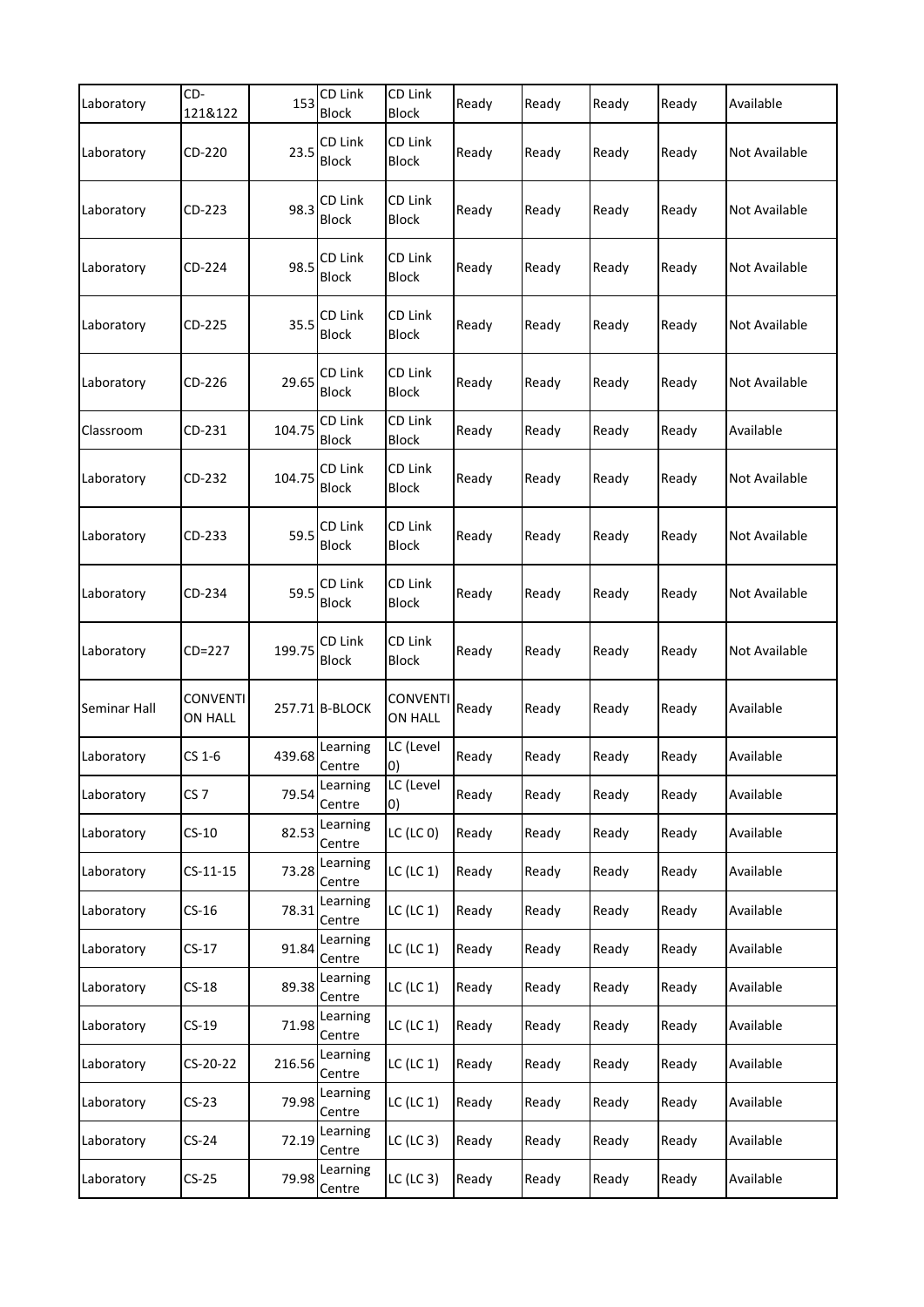| Laboratory             | $CS-8$                      | 92.94  | Learning<br>Centre | $LC$ (LC $0$ ) | Ready | Ready | Ready | Ready | Available     |
|------------------------|-----------------------------|--------|--------------------|----------------|-------|-------|-------|-------|---------------|
| Laboratory             | $CS-9$                      | 66.42  | Learning<br>Centre | $LC$ (LC $0$ ) | Ready | Ready | Ready | Ready | Available     |
| Research<br>Laboratory | CS-PL                       | 72.19  | Learning<br>Centre | $LC$ (LC 2)    | Ready | Ready | Ready | Ready | Available     |
| Research<br>Laboratory | CS-PL3                      | 72.8   | Learning<br>Centre | $LC$ (LC 2)    | Ready | Ready | Ready | Ready | Available     |
| Research<br>Laboratory | CS-PROJ<br>LAB              | 72.19  | Learning<br>Centre | LC (LCO)       | Ready | Ready | Ready | Ready | Available     |
| Research<br>Laboratory | CS-<br>PROJECT-             | 249.74 | Learning<br>Centre | $LC$ (LC $0$ ) | Ready | Ready | Ready | Ready | Available     |
| Research<br>Laboratory | CS-<br>PROJECT-<br>В        | 244.01 | Learning<br>Centre | 244.01 Ready   |       | Ready | Ready | Ready | Available     |
| Research<br>Laboratory | CS-<br><b>PROJECTO</b><br>4 | 72.19  | Learning<br>Centre | $LC$ (LC 3)    | Ready | Ready | Ready | Ready | Available     |
| Research<br>Laboratory | CS-<br><b>PROJECTO</b><br>5 | 72.19  | Learning<br>Centre | $LC$ (LC 4)    | Ready | Ready | Ready | Ready | Available     |
| Classroom              | CS-SEM1                     | 201.74 | Learning<br>Centre | $LC$ (LC $0$ ) | Ready | Ready | Ready | Ready | Available     |
| Classroom              | CS-SEM2                     | 202.74 | Learning<br>Centre | $LC$ (LC $0$ ) | Ready | Ready | Ready | Ready | Available     |
| Research<br>Laboratory | CS-<br>THESIS01             | 72.19  | Learning<br>Centre | $LC$ (LC 2)    | Ready | Ready | Ready | Ready | Available     |
| Research<br>Laboratory | CS-<br>THESIS02             | 72.19  | Learning<br>Centre | $LC$ (LC 2)    | Ready | Ready | Ready | Ready | Available     |
| Research<br>Laboratory | CS-<br>THESIS03             | 63.84  | Learning<br>Centre | $LC$ (LC 2)    | Ready | Ready | Ready | Ready | Available     |
| Research<br>Laboratory | CS-<br>THESIS04             | 72.19  | Learning<br>Centre | $LC$ (LC 3)    | Ready | Ready | Ready | Ready | Available     |
| Research<br>Laboratory | CS-<br>THESIS05             | 72.19  | Learning<br>Centre | $LC$ (LC 3)    | Ready | Ready | Ready | Ready | Available     |
| Laboratory             | $D-101$                     |        | 68 D-Block         | D-Block        | Ready | Ready | Ready | Ready | Available     |
| Laboratory             | $D-102$                     |        | 68 D-Block         | D-Block        | Ready | Ready | Ready | Ready | Available     |
| Classroom              | D-104                       |        | 135 D-Block        | D-Block        | Ready | Ready | Ready | Ready | Available     |
| Laboratory             | D-112                       |        | 79.5 D-Block       | D-Block        | Ready | Ready | Ready | Ready | Available     |
| Classroom              | D-115                       |        | 153 D-Block        | D-Block        | Ready | Ready | Ready | Ready | Not Available |
| Classroom              | D-116                       |        | 153 D-Block        | D-Block        | Ready | Ready | Ready | Ready | Not Available |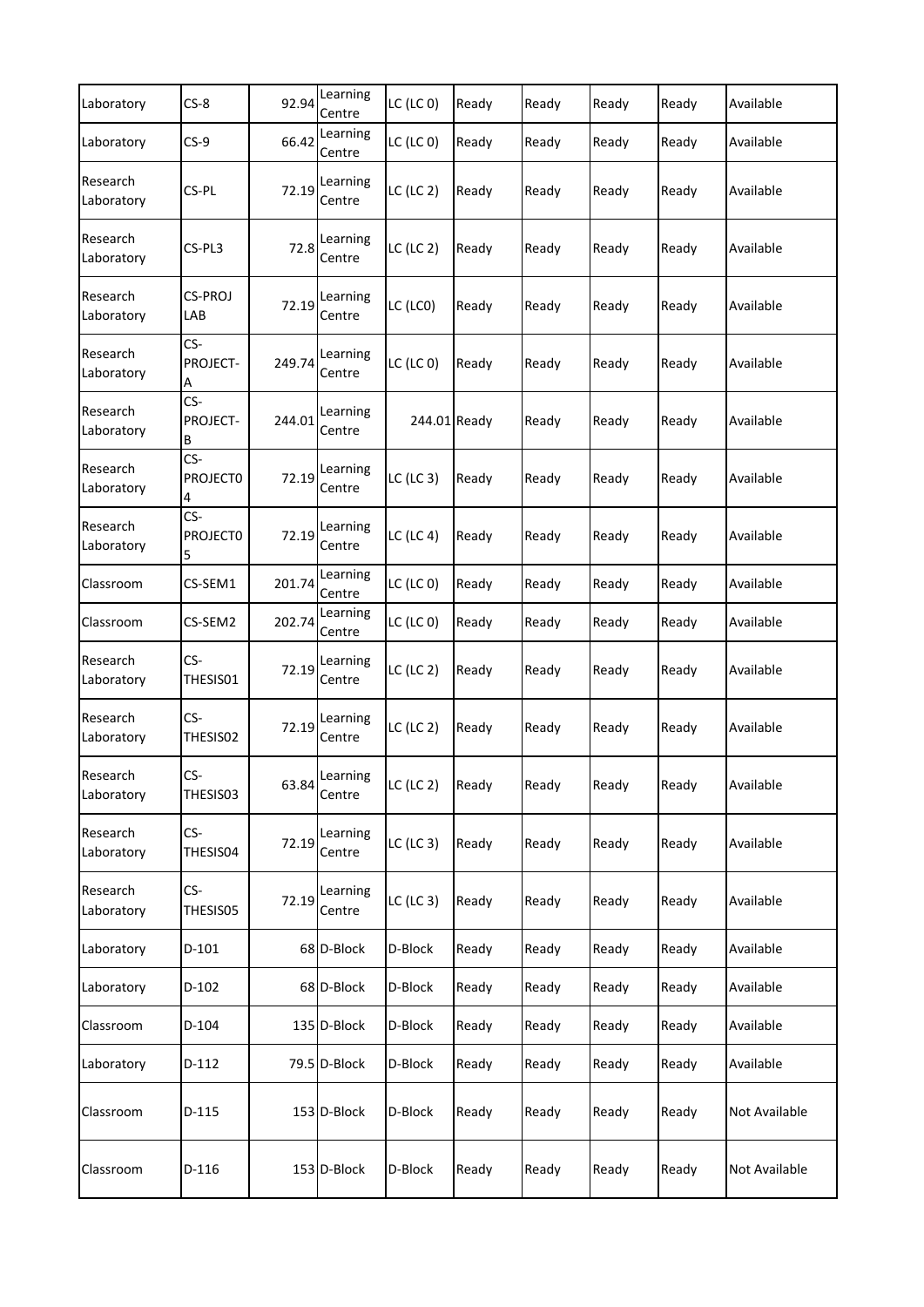| Laboratory           | $D-117$ | 133 D-Block   | D-Block | Ready | Ready | Ready | Ready | <b>Not Available</b> |
|----------------------|---------|---------------|---------|-------|-------|-------|-------|----------------------|
| Classroom            | $D-118$ | 60.4 D-Block  | D-Block | Ready | Ready | Ready | Ready | Available            |
| Laboratory           | $D-122$ | 294 D-Block   | D-Block | Ready | Ready | Ready | Ready | Not Available        |
| <b>Tutorial Room</b> | $D-205$ | 50.75 D-Block | D-Block | Ready | Ready | Ready | Ready | Not Available        |
| Classroom            | $D-206$ | 135 D-Block   | D-Block | Ready | Ready | Ready | Ready | <b>Not Available</b> |
| Classroom            | D-207   | 98.67 D-Block | D-Block | Ready | Ready | Ready | Ready | Not Available        |
| Classroom            | $E-101$ | 80 E-Block    | E-Block | Ready | Ready | Ready | Ready | Not Available        |
| Classroom            | $E-102$ | 80 E-BLOCK    | E-Block | Ready | Ready | Ready | Ready | Not Available        |
| Classroom            | $E-103$ | 80 E-Block    | E-Block | Ready | Ready | Ready | Ready | Not Available        |
| Classroom            | $E-104$ | 80 E-Block    | E-Block | Ready | Ready | Ready | Ready | <b>Not Available</b> |
| Classroom            | $E-105$ | 80 E-BLOCK    | E-Block | Ready | Ready | Ready | Ready | Not Available        |
| Classroom            | $E-106$ | 80 E-Block    | E-Block | Ready | Ready | Ready | Ready | Not Available        |
| Classroom            | $E-107$ | 80 E-Block    | E-Block | Ready | Ready | Ready | Ready | Not Available        |
| Classroom            | $E-108$ | 80 E-Block    | E-Block | Ready | Ready | Ready | Ready | Not Available        |
| Classroom            | $E-201$ | 55 E-Block    | E-Block | Ready | Ready | Ready | Ready | Not Available        |
| Classroom            | $E-202$ | 55 E-Block    | E-Block | Ready | Ready | Ready | Ready | Not Available        |
| Classroom            | $E-203$ | 55 E-Block    | E-Block | Ready | Ready | Ready | Ready | Not Available        |
| Classroom            | $E-204$ | 55 E-Block    | E-Block | Ready | Ready | Ready | Ready | Not Available        |
| Classroom            | $E-205$ | 55 E-Block    | E-Block | Ready | Ready | Ready | Ready | Not Available        |
| Classroom            | E-206   | 55 E-Block    | E-Block | Ready | Ready | Ready | Ready | Not Available        |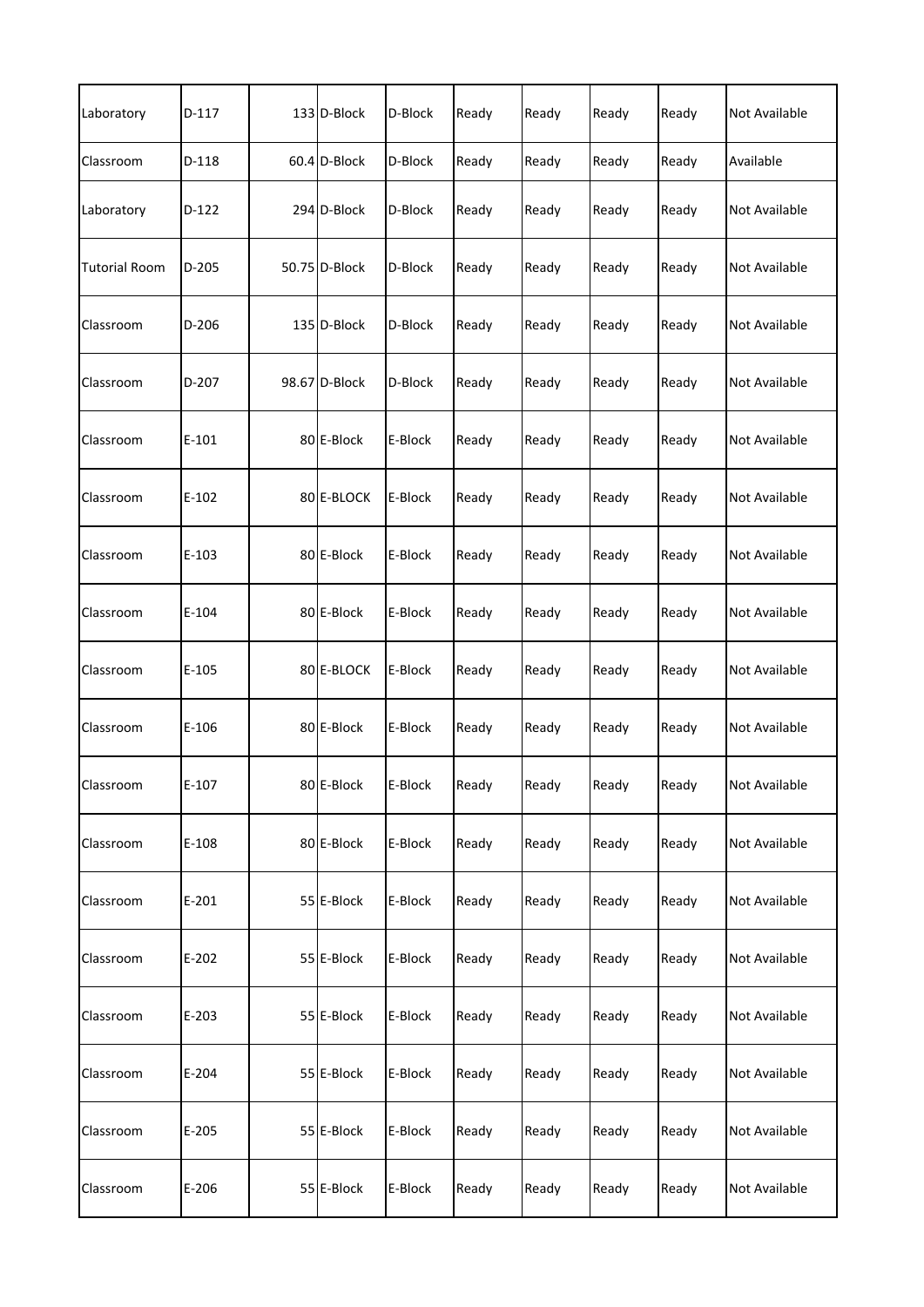| Classroom | $E-207$   | 55 E-Block     | E-Block | Ready | Ready | Ready | Ready | <b>Not Available</b> |
|-----------|-----------|----------------|---------|-------|-------|-------|-------|----------------------|
| Classroom | E-208     | 55 E-Block     | E-Block | Ready | Ready | Ready | Ready | Not Available        |
| Classroom | E-209     | 55 E-Block     | E-Block | Ready | Ready | Ready | Ready | Not Available        |
| Classroom | $E - 210$ | 55 E-Block     | E-Block | Ready | Ready | Ready | Ready | Not Available        |
| Classroom | $E-211$   | 55 E-Block     | E-Block | Ready | Ready | Ready | Ready | <b>Not Available</b> |
| Classroom | $E-212$   | 55 E-Block     | E-Block | Ready | Ready | Ready | Ready | <b>Not Available</b> |
| Classroom | $F-101$   | 65 F-BLOCK     | F-Block | Ready | Ready | Ready | Ready | <b>Not Available</b> |
| Classroom | $F-102$   | 129 F-Block    | F-Block | Ready | Ready | Ready | Ready | <b>Not Available</b> |
| Classroom | $F-103$   | 98 F-Block     | F-Block | Ready | Ready | Ready | Ready | Not Available        |
| Classroom | $F-104$   | 96 F-Block     | F-Block | Ready | Ready | Ready | Ready | <b>Not Available</b> |
| Classroom | $F-105$   | 96 F-Block     | F-Block | Ready | Ready | Ready | Ready | <b>Not Available</b> |
| Classroom | $F-106$   | 96 F-Block     | F-Block | Ready | Ready | Ready | Ready | Not Available        |
| Classroom | $F-107$   | 62.74 F-Block  | F-Block | Ready | Ready | Ready | Ready | Not Available        |
| Classroom | $F-108$   | 129.62 F-Block | F-Block | Ready | Ready | Ready | Ready | <b>Not Available</b> |
| Classroom | $F-201$   | 115 F-Block    | F-Block | Ready | Ready | Ready | Ready | Not Available        |
| Classroom | $F-202$   | 115 F-Block    | F-Block | Ready | Ready | Ready | Ready | Not Available        |
| Classroom | $F-203$   | 98 F-Block     | F-Block | Ready | Ready | Ready | Ready | Not Available        |
| Classroom | $F-204$   | 98 F-Block     | F-Block | Ready | Ready | Ready | Ready | Not Available        |
| Classroom | $F-205$   | 98 F-Block     | F-Block | Ready | Ready | Ready | Ready | Not Available        |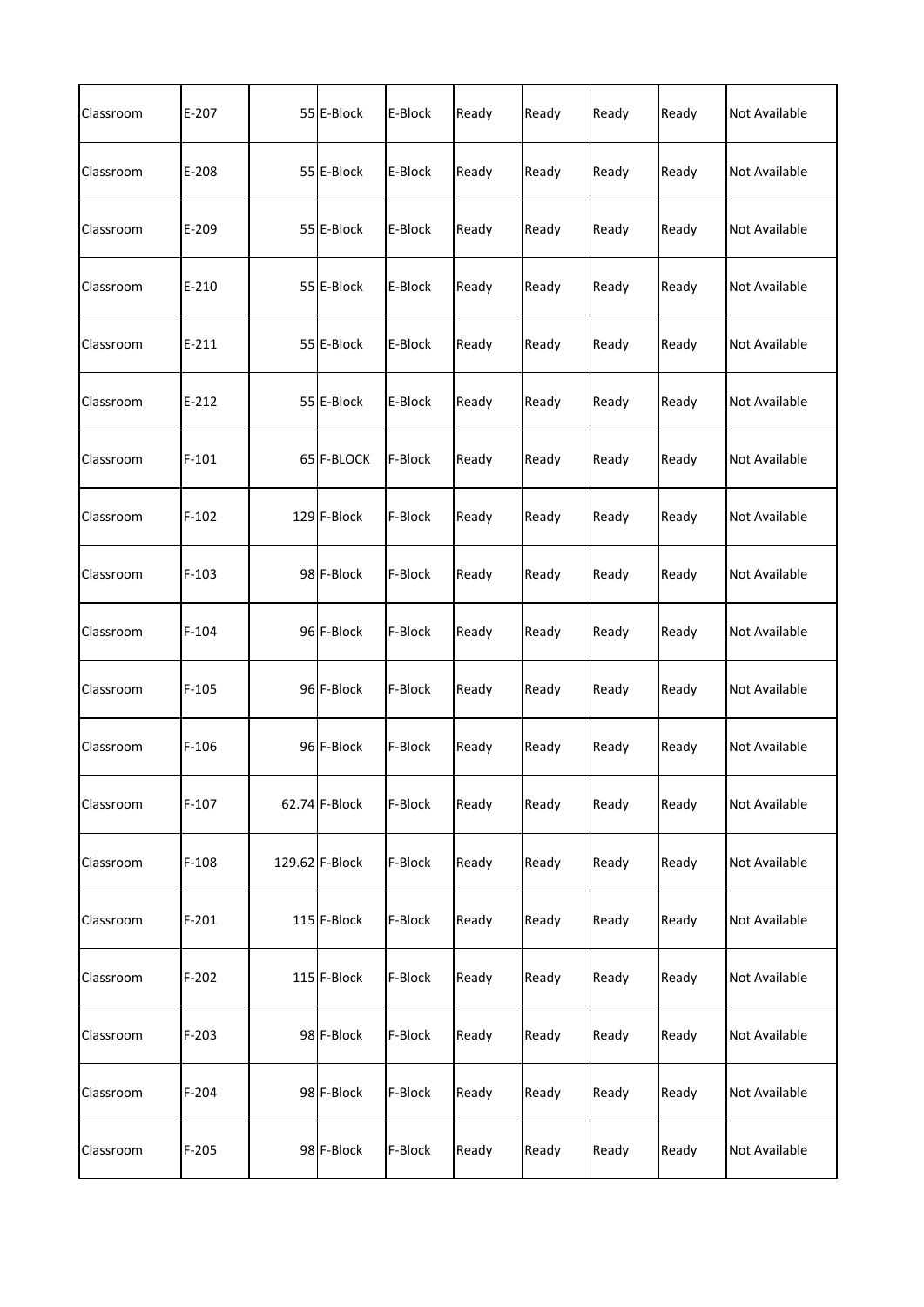| Classroom  | $F-206$ |      | 98 F-Block              | F-Block                 | Ready | Ready | Ready | Ready | <b>Not Available</b> |
|------------|---------|------|-------------------------|-------------------------|-------|-------|-------|-------|----------------------|
| Classroom  | $F-207$ |      | 98 F-Block              | F-Block                 | Ready | Ready | Ready | Ready | Not Available        |
| Classroom  | $F-208$ |      | 98 F-Block              | F-Block                 | Ready | Ready | Ready | Ready | Not Available        |
| Laboratory | G-103   | 32.5 | CD Link<br><b>Block</b> | CD Link<br><b>Block</b> | Ready | Ready | Ready | Ready | Not Available        |
| Laboratory | $G-105$ |      | 15 G-BLOCK              | <b>G-BLOCK</b>          | Ready | Ready | Ready | Ready | <b>Not Available</b> |
| Laboratory | $G-130$ |      | 39 G-BLOCK              | <b>G-BLOCK</b>          | Ready | Ready | Ready | Ready | <b>Not Available</b> |
| Laboratory | $G-131$ |      | 39 G-BLOCK              | <b>G-BLOCK</b>          | Ready | Ready | Ready | Ready | <b>Not Available</b> |
| Laboratory | $G-132$ |      | 39 G-BLOCK              | <b>G-BLOCK</b>          | Ready | Ready | Ready | Ready | <b>Not Available</b> |
| Classroom  | $G-133$ |      | 77 G-BLOCK              | <b>G-BLOCK</b>          | Ready | Ready | Ready | Ready | Not Available        |
| Laboratory | $G-134$ | 77   | <b>G-BLOCK</b>          | <b>G-BLOCK</b>          | Ready | Ready | Ready | Ready | <b>Not Available</b> |
| Laboratory | $G-135$ |      | 77 G-BLOCK              | <b>G-BLOCK</b>          | Ready | Ready | Ready | Ready | <b>Not Available</b> |
| Laboratory | G-136   |      | 77 G-BLOCK              | <b>G-BLOCK</b>          | Ready | Ready | Ready | Ready | Not Available        |
| Laboratory | $G-137$ |      | 14.4 G-BLOCK            | <b>G-BLOCK</b>          | Ready | Ready | Ready | Ready | Not Available        |
| Laboratory | $G-138$ |      | 14.4 G-BLOCK            | <b>G-BLOCK</b>          | Ready | Ready | Ready | Ready | <b>Not Available</b> |
| Laboratory | G-139   |      | 14.4 G-BLOCK            | <b>G-BLOCK</b>          | Ready | Ready | Ready | Ready | Not Available        |
| Laboratory | $G-140$ |      | 14.4 G-BLOCK            | <b>G-BLOCK</b>          | Ready | Ready | Ready | Ready | <b>Not Available</b> |
| Laboratory | $G-141$ |      | 157 G-BLOCK             | G-BLOCK                 | Ready | Ready | Ready | Ready | Not Available        |
| Laboratory | $G-142$ |      | 157 G-BLOCK             | <b>G-BLOCK</b>          | Ready | Ready | Ready | Ready | Not Available        |
| Laboratory | $G-143$ |      | 112 G-BLOCK             | <b>G-BLOCK</b>          | Ready | Ready | Ready | Ready | Not Available        |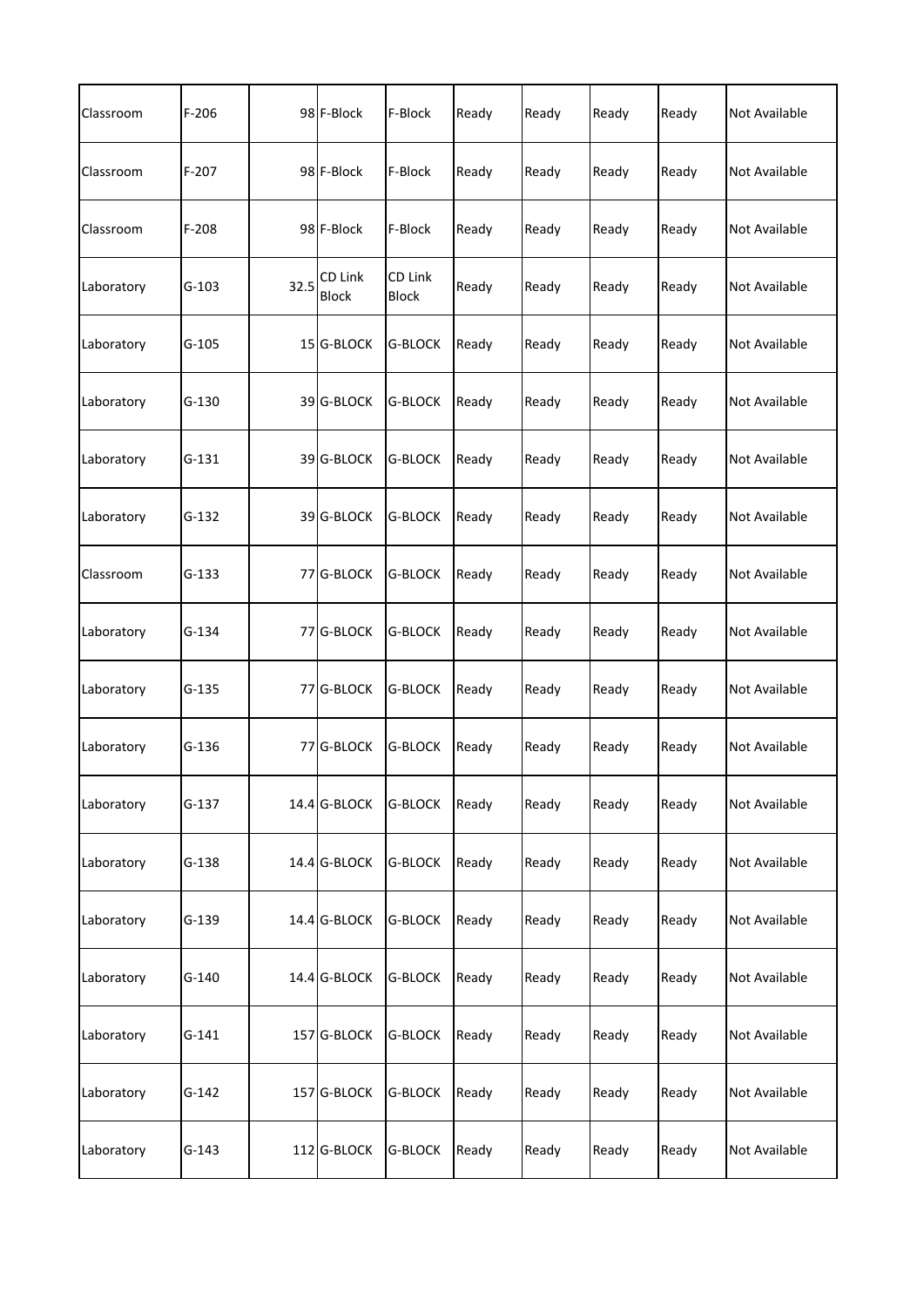| Laboratory             | $G-144$        | 112 G-BLOCK   | <b>G-BLOCK</b> | Ready | Ready | Ready | Ready | <b>Not Available</b> |
|------------------------|----------------|---------------|----------------|-------|-------|-------|-------|----------------------|
| Laboratory             | $G-145$        | 112 G-BLOCK   | G-BLOCK        | Ready | Ready | Ready | Ready | Not Available        |
| Laboratory             | $G-146$        | 27.25 G-BLOCK | <b>G-BLOCK</b> | Ready | Ready | Ready | Ready | <b>Not Available</b> |
| Laboratory             | $G-147$        | 27.5 G-BLOCK  | <b>G-BLOCK</b> | Ready | Ready | Ready | Ready | <b>Not Available</b> |
| Laboratory             | $G-150$        | 41.55 G-BLOCK | <b>G-BLOCK</b> | Ready | Ready | Ready | Ready | <b>Not Available</b> |
| Laboratory             | $G-201$        | 44 G-BLOCK    | <b>G-BLOCK</b> | Ready | Ready | Ready | Ready | Available            |
| Computer<br>Laboratory | $G-203$        | 65 G-BLOCK    | <b>G-BLOCK</b> | Ready | Ready | Ready | Ready | Available            |
| Computer<br>Laboratory | G-204          | 65 G-BLOCK    | <b>G-BLOCK</b> | Ready | Ready | Ready | Ready | Available            |
| Laboratory             | $G-216$        | 90.85 G-BLCOK | <b>G-BLOCK</b> | Ready | Ready | Ready | Ready | Available            |
| Laboratory             | $G-217$        | 50.75 G-BLOCK | <b>G-BLOCK</b> | Ready | Ready | Ready | Ready | Available            |
| Laboratory             | $G-218$        | 50.75 G-BLOCK | <b>G-BLOCK</b> | Ready | Ready | Ready | Ready | Available            |
| Laboratory             | $G-219$        | 50.75 G-BLOCK | <b>G-BLOCK</b> | Ready | Ready | Ready | Ready | Available            |
| Classroom              | $G-221$        | 58 G-BLOCK    | <b>G-BLOCK</b> | Ready | Ready | Ready | Ready | Available            |
| Laboratory             | $G-226$        | 9.7 G-BLOCK   | <b>G-BLOCK</b> | Ready | Ready | Ready | Ready | Available            |
| Laboratory             | G-232 &<br>233 | 62.7 G-BLOCK  | <b>G-BLOCK</b> | Ready | Ready | Ready | Ready | <b>Not Available</b> |
| Laboratory             | $G-234$        | 19.75 G-BLOCK | <b>G-BLOCK</b> | Ready | Ready | Ready | Ready | Not Available        |
| Laboratory             | $G-235$        | 21.25 G-BLOCK | <b>G-BLOCK</b> | Ready | Ready | Ready | Ready | Not Available        |
| Laboratory             | $G-236$        | 19.75 G-BLOCK | <b>G-BLOCK</b> | Ready | Ready | Ready | Ready | <b>Not Available</b> |
| Laboratory             | $G-237$        | 19.75 G-BLOCK | <b>G-BLOCK</b> | Ready | Ready | Ready | Ready | Not Available        |
| Laboratory             | $G-238$        | 21.25 G-BLOCK | <b>G-BLOCK</b> | Ready | Ready | Ready | Ready | Not Available        |
| Laboratory             | G-239          | 27.75 G-BLOCK | <b>G-BLOCK</b> | Ready | Ready | Ready | Ready | Not Available        |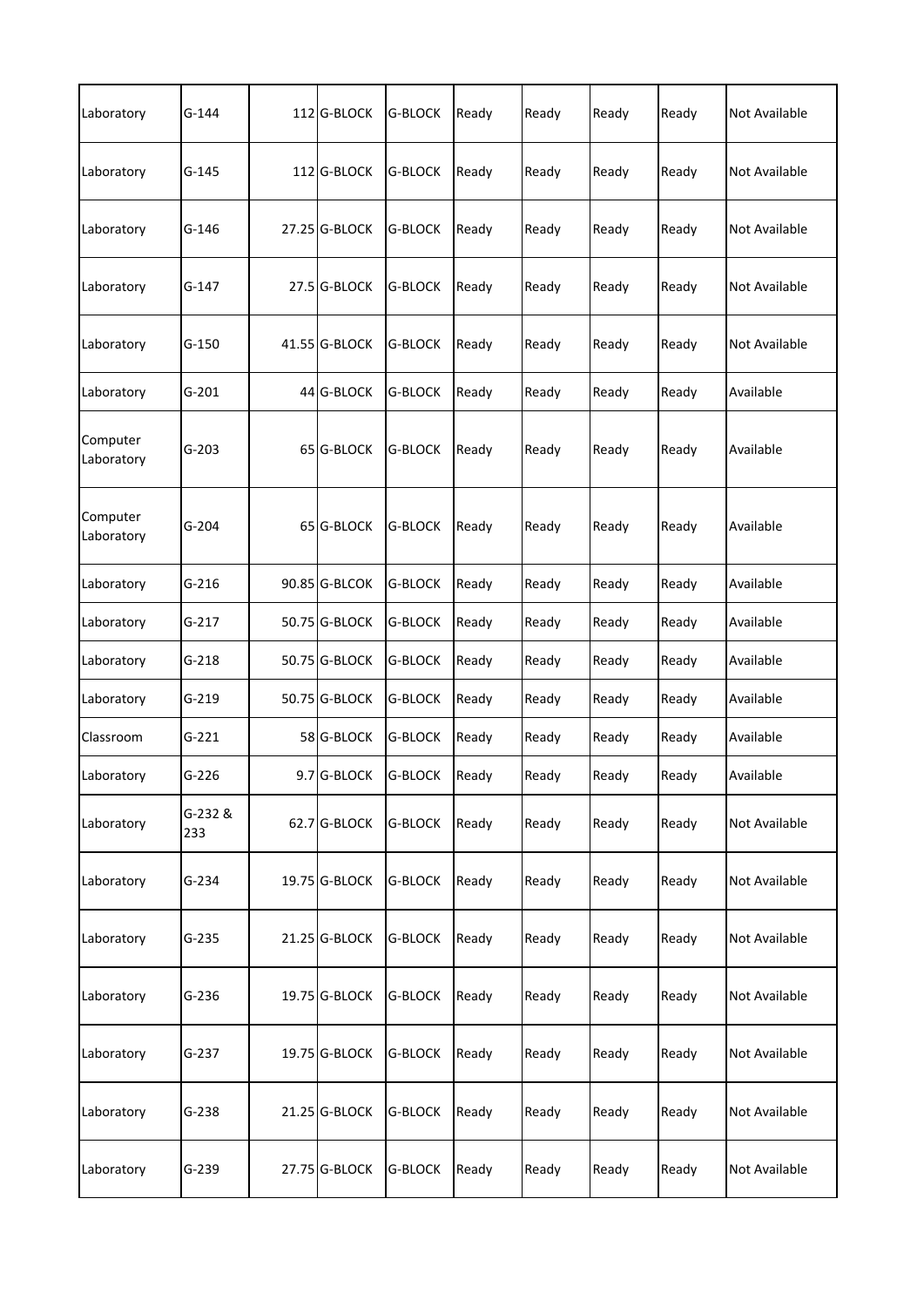| Laboratory | $G-240$        | 27.75 G-BLOCK  | <b>G-BLOCK</b> | Ready | Ready | Ready | Ready | <b>Not Available</b> |
|------------|----------------|----------------|----------------|-------|-------|-------|-------|----------------------|
| Laboratory | $G-241$        | 14 G-BLOCK     | <b>G-BLOCK</b> | Ready | Ready | Ready | Ready | Not Available        |
| Laboratory | $G-242$        | 63.4 G-BLOCK   | <b>G-BLOCK</b> | Ready | Ready | Ready | Ready | Not Available        |
| Laboratory | G-243          | 63.4 G-BLOCK   | G-BLOCK        | Ready | Ready | Ready | Ready | Not Available        |
| Laboratory | $G-244$        | 19.75 G-BLOCK  | <b>G-BLOCK</b> | Ready | Ready | Ready | Ready | <b>Not Available</b> |
| Laboratory | $G-245$        | 49 G-BLOCK     | <b>G-BLOCK</b> | Ready | Ready | Ready | Ready | <b>Not Available</b> |
| Laboratory | $G-247$        | 42.25 G-BLOCK  | <b>G-BLOCK</b> | Ready | Ready | Ready | Ready | <b>Not Available</b> |
| Laboratory | G-248          | 18.4 G-BLOCK   | <b>G-BLOCK</b> | Ready | Ready | Ready | Ready | <b>Not Available</b> |
| Laboratory | G-249 &<br>250 | 108.5 G-BLOCK  | <b>G-BLOCK</b> | Ready | Ready | Ready | Ready | Not Available        |
| Laboratory | $G-251$        | 41.5 G-BLOCK   | <b>G-BLOCK</b> | Ready | Ready | Ready | Ready | <b>Not Available</b> |
| Laboratory | $G-252$        | 55.9 G-BLOCK   | <b>G-BLOCK</b> | Ready | Ready | Ready | Ready | <b>Not Available</b> |
| Laboratory | $G-253$        | 55.8 G-BLOCK   | <b>G-BLOCK</b> | Ready | Ready | Ready | Ready | Not Available        |
| Classroom  | G-253A         | 112.75 G-BLOCK | <b>G-BLOCK</b> | Ready | Ready | Ready | Ready | Not Available        |
| Classroom  | G-254A         | 26.4 G-BLOCK   | <b>G-BLOCK</b> | Ready | Ready | Ready | Ready | <b>Not Available</b> |
| Classroom  | $G-254B$       | 26.4 G-BLOCK   | <b>G-BLOCK</b> | Ready | Ready | Ready | Ready | Not Available        |
| Laboratory | $G-301$        | 26 G-BLOCK     | <b>G-BLOCK</b> | Ready | Ready | Ready | Ready | Not Available        |
| Laboratory | $G-302$        | 45 G-BLOCK     | G-BLOCK        | Ready | Ready | Ready | Ready | Not Available        |
| Classroom  | $G-303$        | 101 G-BLOCK    | <b>G-BLOCK</b> | Ready | Ready | Ready | Ready | Available            |
| Laboratory | $G-310$        | 66.9 G-BLOCK   | <b>G-BLOCK</b> | Ready | Ready | Ready | Ready | Not Available        |
| Laboratory | $G-311$        | 66.9 G-Block   | G-Block        | Ready | Ready | Ready | Ready | Not Available        |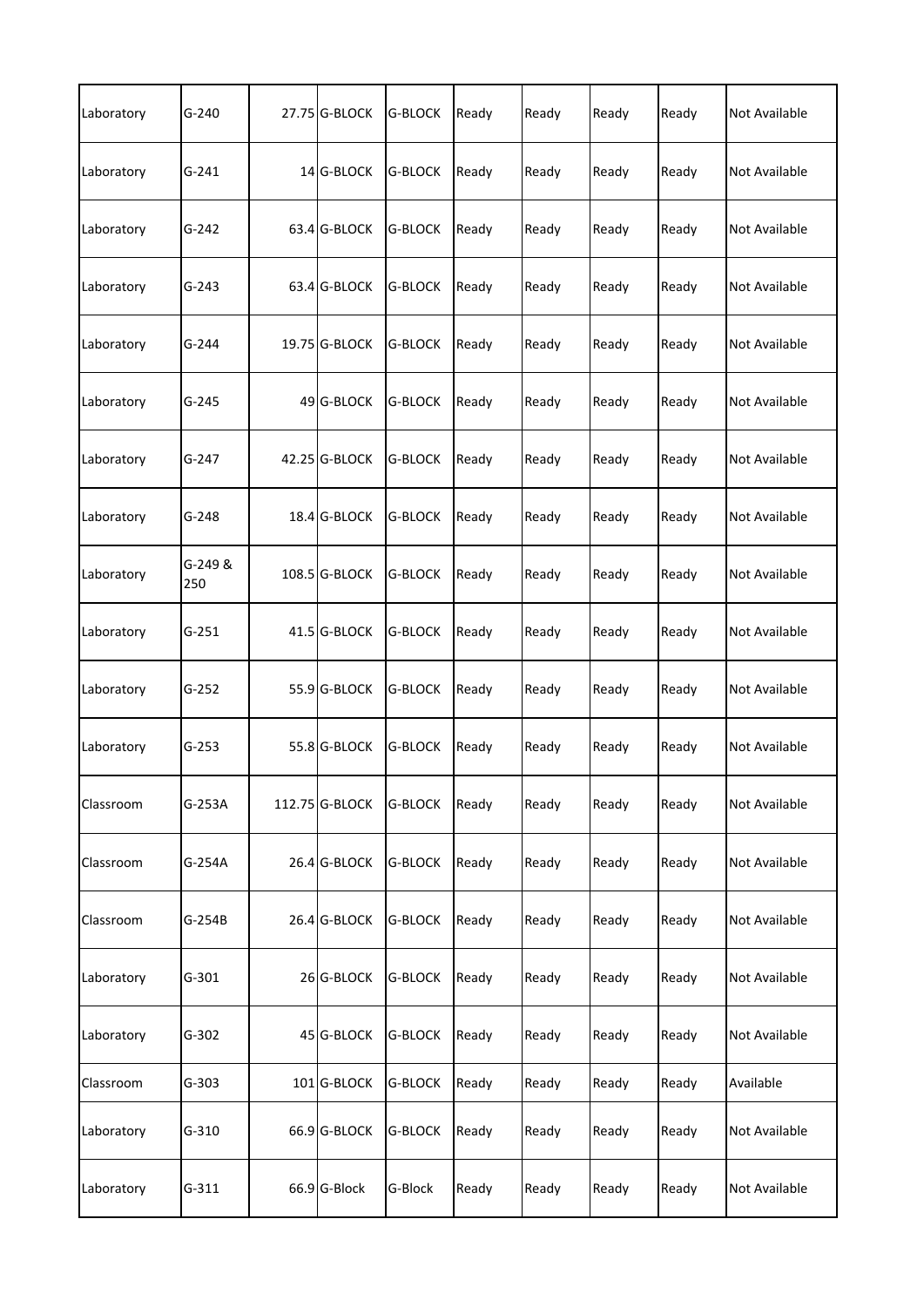| Laboratory             | $G-312$                      |         | 66.9 G-Block                 | G-Block                      | Ready | Ready | Ready | Ready | Not Available        |
|------------------------|------------------------------|---------|------------------------------|------------------------------|-------|-------|-------|-------|----------------------|
| <b>Tutorial Room</b>   | $G-315$                      |         | 72 G-Block                   | G-Block                      | Ready | Ready | Ready | Ready | Not Available        |
| <b>Tutorial Room</b>   | $G-317$                      |         | 78.25 G-Block                | G-Block                      | Ready | Ready | Ready | Ready | Not Available        |
| <b>Tutorial Room</b>   | $G-318$                      |         | 67.25 G-Block                | G-Block                      | Ready | Ready | Ready | Ready | Not Available        |
| <b>Tutorial Room</b>   | $G-319$                      |         | 67.25 G-Block                | G-Block                      | Ready | Ready | Ready | Ready | <b>Not Available</b> |
| <b>Tutorial Room</b>   | $G-320$                      |         | 78.25 G-Block                | G-Block                      | Ready | Ready | Ready | Ready | Not Available        |
| Laboratory             | $G-321$                      |         | 67.25 G-Block                | G-Block                      | Ready | Ready | Ready | Ready | Not Available        |
| Laboratory             | $G-322$                      |         | 67.25 G-Block                | G-Block                      | Ready | Ready | Ready | Ready | Not Available        |
| Laboratory             | $G-324$                      |         | 117 G-Block                  | G-Block                      | Ready | Ready | Ready | Ready | Not Available        |
| <b>Tutorial Room</b>   | $G-325$                      |         | 78.25 G-Block                | G-Block                      | Ready | Ready | Ready | Ready | Not Available        |
| <b>Guest Room</b>      | <b>GUEST</b><br><b>HOUSE</b> | 1112.48 | <b>GUEST</b><br><b>HOUSE</b> | <b>GUEST</b><br><b>HOUSE</b> | Ready | Ready | Ready | Ready | Available            |
| Laboratory             | $H-201$                      |         | 107.6 H-Block                | H-Block                      | Ready | Ready | Ready | Ready | Not Available        |
| Laboratory             | $H-202$                      |         | 107.6 H-BLOCK H-Block        |                              | Ready | Ready | Ready | Ready | Not Available        |
| Laboratory             | $H-203$                      |         | 107.6 H-BLOCK                | H-Block                      | Ready | Ready | Ready | Ready | <b>Not Available</b> |
| Laboratory             | $H-204$                      |         | 107.6 H-BLOCK                | H-Block                      | Ready | Ready | Ready | Ready | Not Available        |
| Laboratory             | $H-205$                      |         | 107.6 H-BLOCK                | H-Block                      | Ready | Ready | Ready | Ready | Not Available        |
| Laboratory             | H-206                        |         | 107.6 H-BLOCK                | H-Block                      | Ready | Ready | Ready | Ready | Not Available        |
| Additional<br>Workshop | H-LAB                        |         | 213.7 H-Block                | H-Block                      | Ready | Ready | Ready | Ready | Not Available        |
| Additional<br>Workshop | H-LAB2                       |         | 213.7 H-BLOCK                | H-Block                      | Ready | Ready | Ready | Ready | Not Available        |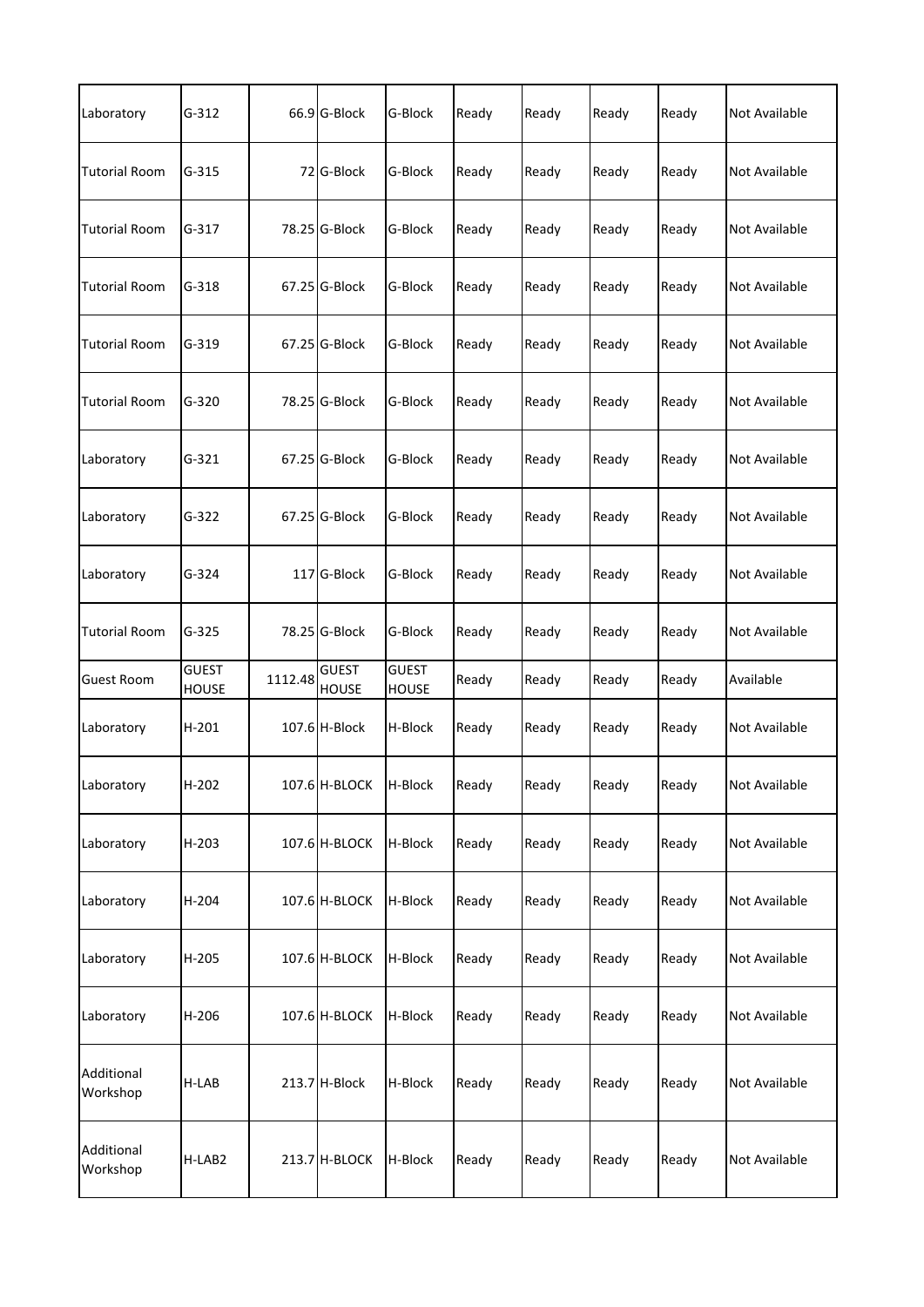| Laboratory            | H-LAB3          |        | 105 H-Block                        | H-Block                                                     | Ready | Ready | Ready | Ready | Not Available |
|-----------------------|-----------------|--------|------------------------------------|-------------------------------------------------------------|-------|-------|-------|-------|---------------|
| Laboratory            | H-LAB4          |        | 105 H-Block                        | H-Block                                                     | Ready | Ready | Ready | Ready | Not Available |
| Laboratory            | H-LAB5          |        | 102 H-Block                        | H-Block                                                     | Ready | Ready | Ready | Ready | Not Available |
| Classroom             | L1              | 359.1  | Learning<br>Centre                 | LC (Level<br>$\vert 0 \rangle$                              | Ready | Ready | Ready | Ready | Available     |
| <b>Tutorial Room</b>  | L <sub>10</sub> | 168    | Learning<br>Centre                 | LC (Level<br>1)                                             | Ready | Ready | Ready | Ready | Available     |
| <b>Tutorial Room</b>  | L11             | 76     | Learning<br>Centre                 | LC (Level<br>1)                                             | Ready | Ready | Ready | Ready | Available     |
| Tutorial Room         | L12             | 145    | Learning<br>Centre                 | LC (Level<br>1)                                             | Ready | Ready | Ready | Ready | Available     |
| Tutorial Room         | L13             | 135    | Learning<br>Centre                 | LC (Level<br>1)                                             | Ready | Ready | Ready | Ready | Available     |
| Classroom             | L14             | 123.56 | Learning<br>Centre                 | LC (Level<br>0)                                             | Ready | Ready | Ready | Ready | Available     |
| Classroom             | L15             | 144.5  | Learning<br>Centre                 | LC (Level<br>0)                                             | Ready | Ready | Ready | Ready | Available     |
| Classroom             | L16             | 125.3  | Learning<br>Centre                 | LC (Level<br>1)                                             | Ready | Ready | Ready | Ready | Available     |
| Multi-Purpose<br>Hall | L17             | 127.54 | Learning<br>Centre                 | LC (Level<br>2) Sitting<br>Space                            | Ready | Ready | Ready | Ready | Available     |
| Classroom             | L <sub>18</sub> | 144.5  | Learning<br>Centre                 | LC (Level<br>3)                                             | Ready | Ready | Ready | Ready | Available     |
| Classroom             | L <sub>19</sub> | 95     | Learning<br>Centre                 | LC (Level<br>3)                                             | Ready | Ready | Ready | Ready | Available     |
| Classroom             | L <sub>2</sub>  | 359.1  | Learning<br>Centre                 | LC (Level<br>0)                                             | Ready | Ready | Ready | Ready | Available     |
| Multi-Purpose<br>Hall | L <sub>20</sub> | 54.5   | Learning<br>Centre                 | LC (Level<br> 3)                                            | Ready | Ready | Ready | Ready | Available     |
| Classroom             | L3              | 218.86 | Learning<br>Centre                 | LC (Level<br>$\vert 0\rangle$                               | Ready | Ready | Ready | Ready | Available     |
| Classroom             | L4              | 168.67 | Learning<br>Centre                 | LC (Level<br>2)                                             | Ready | Ready | Ready | Ready | Available     |
| Classroom             | L5              | 168.67 | Learning<br>Centre                 | LC (Level<br>2)                                             | Ready | Ready | Ready | Ready | Available     |
| Seminar Hall          | L6              | 155.03 | Learning<br>Centre                 | $\overline{LC}$ (Level<br>2)                                | Ready | Ready | Ready | Ready | Available     |
| <b>Tutorial Room</b>  | L7              | 216.23 | Learning<br>Centre                 | LC (Level<br>1)                                             | Ready | Ready | Ready | Ready | Available     |
| <b>Tutorial Room</b>  | L8              | 172.8  | Learning<br>Centre                 | LC (Level<br>1)                                             | Ready | Ready | Ready | Ready | Available     |
| <b>Tutorial Room</b>  | L9              | 156.42 | Learning<br>Centre                 | LC (Level<br>$\left( \begin{matrix} 1 \end{matrix} \right)$ | Ready | Ready | Ready | Ready | Available     |
| Laboratory            | $LAB-1$         |        | C-<br>83.65 BLOCK(2N<br>D FLOOR)   | C-BLOCK                                                     | Ready | Ready | Ready | Ready | Available     |
| Laboratory            | LAB-10          |        | $C-$<br>83.65 BLOCK(2N<br>D FLOOR) | C-BLOCK                                                     | Ready | Ready | Ready | Ready | Available     |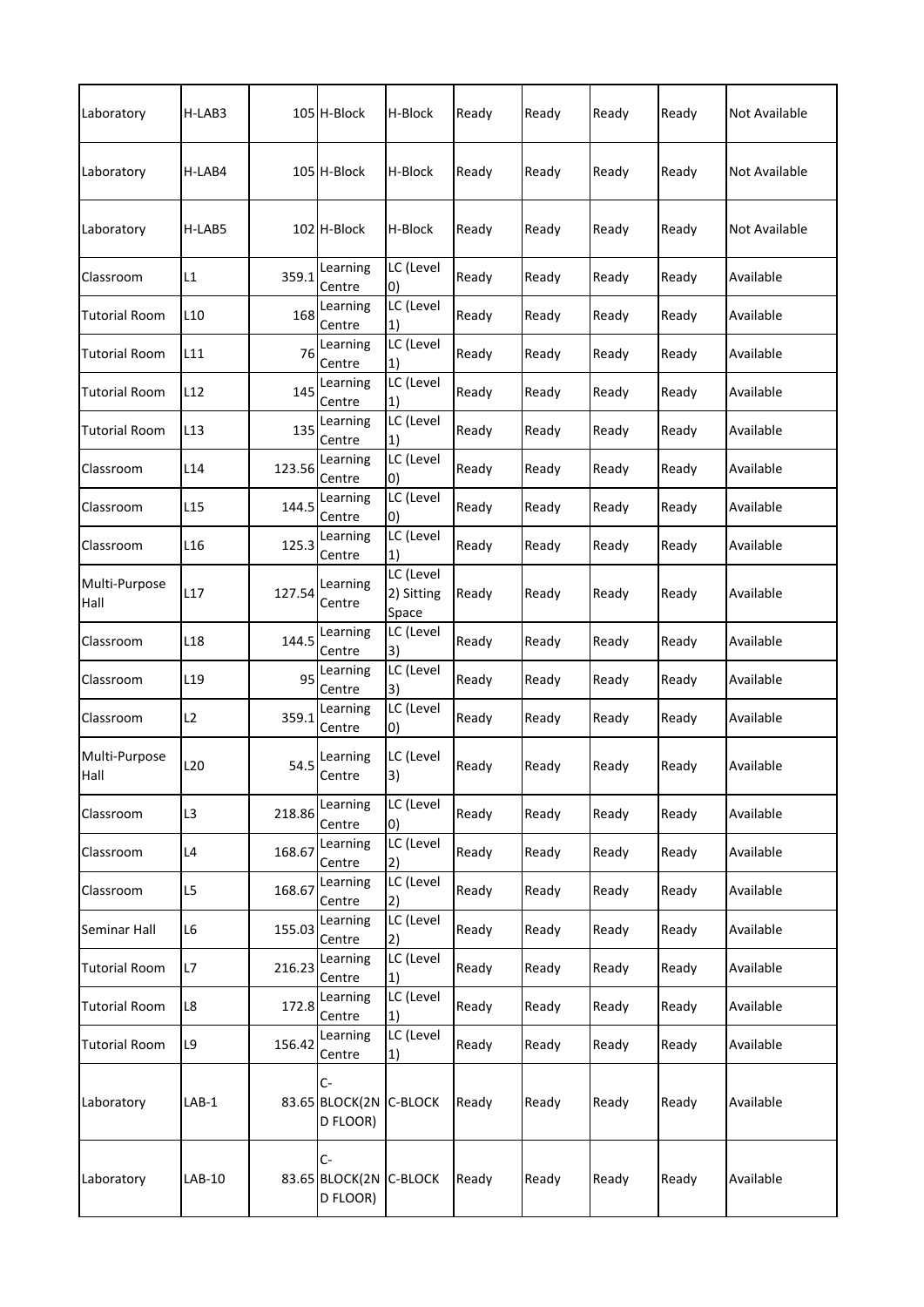| Laboratory             | LAB-2          |     | $C -$<br>83.65 BLOCK(2N C-BLOCK<br>D FLOOR) |                 | Ready | Ready | Ready | Ready | Available     |
|------------------------|----------------|-----|---------------------------------------------|-----------------|-------|-------|-------|-------|---------------|
| Laboratory             | LAB-3          |     | $C -$<br>83.65 BLOCK(2N<br>D FLOOR)         | <b>C-BLOCK</b>  | Ready | Ready | Ready | Ready | Available     |
| Laboratory             | LAB-4          |     | $C -$<br>83.65 BLOCK(2N C-BLOCK<br>D FLOOR) |                 | Ready | Ready | Ready | Ready | Available     |
| Laboratory             | $LAB-5$        |     | $C -$<br>83.65 BLOCK(2N C-BLOCK<br>D FLOOR) |                 | Ready | Ready | Ready | Ready | Available     |
| Laboratory             | LAB-6          |     | $C -$<br>83.65 BLOCK(2N C-BLOCK<br>D FLOOR) |                 | Ready | Ready | Ready | Ready | Available     |
| Laboratory             | LAB-7          |     | $C -$<br>83.65 BLOCK(2N C-BLOCK<br>D FLOOR) |                 | Ready | Ready | Ready | Ready | Available     |
| Laboratory             | LAB-8          |     | $C -$<br>83.65 BLOCK(2N C-BLOCK<br>D FLOOR) |                 | Ready | Ready | Ready | Ready | Available     |
| Laboratory             | LAB-9          |     | $C -$<br>83.65 BLOCK(2N C-BLOCK<br>D FLOOR) |                 | Ready | Ready | Ready | Ready | Available     |
| Research<br>Laboratory | <b>SAI LAB</b> |     | 2500 SAI LAB                                | <b>SAI LABS</b> | Ready | Ready | Ready | Ready | Available     |
| Classroom              | $T-101$        |     | 102 TAN<br><b>BLOCK</b>                     | TAN             | Ready | Ready | Ready | Ready | Not Available |
| Classroom              | $T-102$        | 102 | <b>TAN</b><br><b>BLOCK</b>                  | TAN             | Ready | Ready | Ready | Ready | Not Available |
| Classroom              | $T-103$        | 87  | <b>TAN</b><br><b>BLOCK</b>                  | <b>TAN</b>      | Ready | Ready | Ready | Ready | Not Available |
| Classroom              | $T-104$        | 87  | <b>TAN</b><br><b>BLOCK</b>                  | TAN             | Ready | Ready | Ready | Ready | Not Available |
| Classroom              | $T-105$        | 150 | <b>TAN</b><br><b>BLOCK</b>                  | <b>TAN</b>      | Ready | Ready | Ready | Ready | Available     |
| Classroom              | $T-106$        | 150 | <b>TAN</b><br><b>BLOCK</b>                  | TAN             | Ready | Ready | Ready | Ready | Available     |
| Classroom              | $T-201$        | 102 | <b>TAN</b><br><b>BLOCK</b>                  | <b>TAN</b>      | Ready | Ready | Ready | Ready | Not Available |
| Classroom              | $T-202$        | 102 | <b>TAN</b><br><b>BLOCK</b>                  | TAN             | Ready | Ready | Ready | Ready | Not Available |
| Classroom              | $T-203$        | 89  | <b>TAN</b><br><b>BLOCK</b>                  | TAN             | Ready | Ready | Ready | Ready | Not Available |
| Classroom              | T-203A         | 58  | <b>TAN</b><br><b>BLOCK</b>                  | TAN             | Ready | Ready | Ready | Ready | Not Available |
| Classroom              | $T-204$        | 89  | <b>TAN</b><br><b>BLOCK</b>                  | TAN             | Ready | Ready | Ready | Ready | Not Available |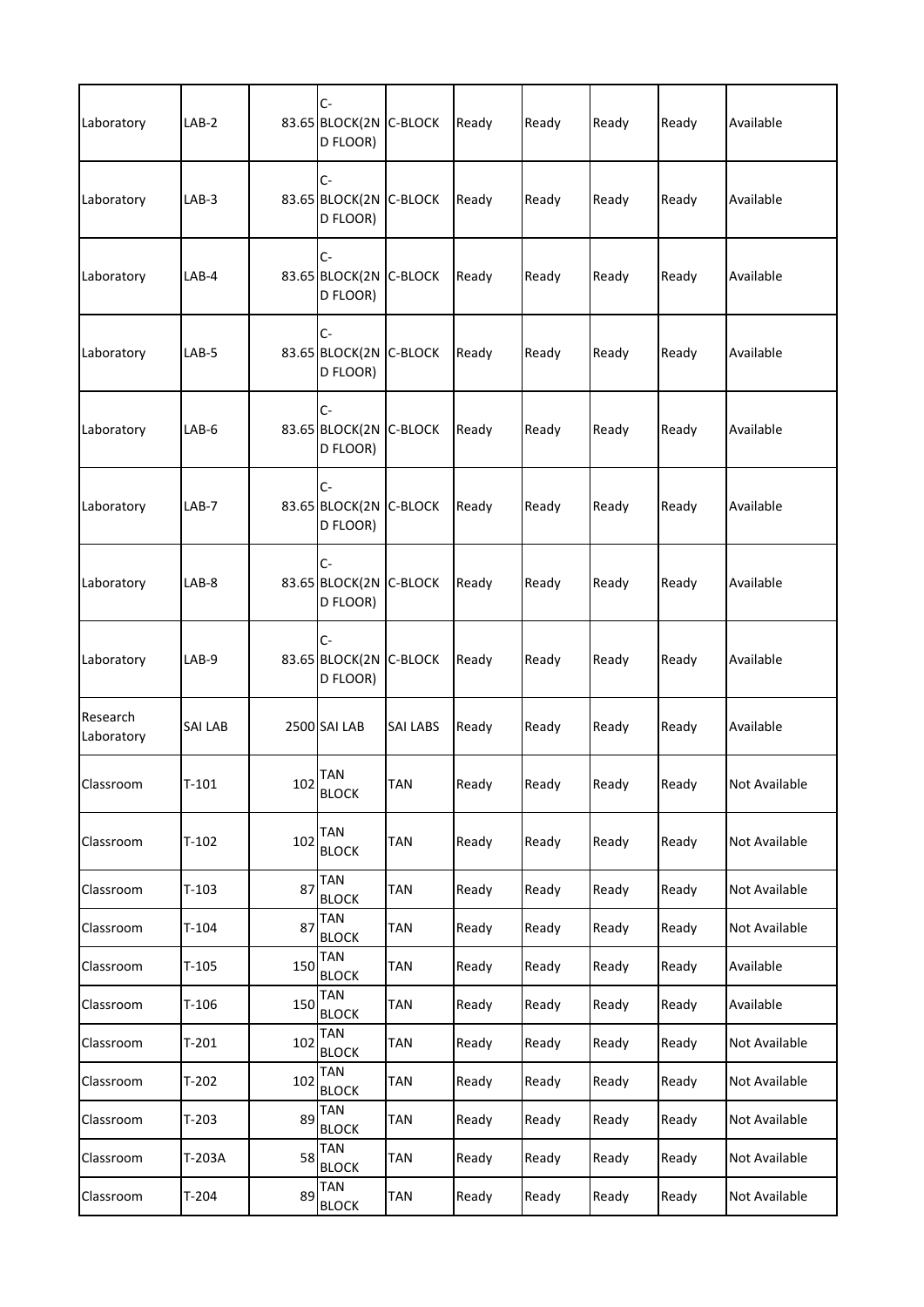| Classroom             | $T-205$             | 310  | <b>TAN</b><br><b>BLOCK</b>       | <b>TAN</b>                 | Ready | Ready | Ready | Ready | Available            |  |
|-----------------------|---------------------|------|----------------------------------|----------------------------|-------|-------|-------|-------|----------------------|--|
| Classroom             | $T-301$             | 102  | <b>TAN</b><br><b>BLOCK</b>       | <b>TAN</b>                 | Ready | Ready | Ready | Ready | <b>Not Available</b> |  |
| Classroom             | T-301A              | 48   | <b>TAN</b><br><b>BLOCK</b>       | <b>TAN</b>                 | Ready | Ready | Ready | Ready | <b>Not Available</b> |  |
| Classroom             | $T-302$             | 102  | <b>TAN</b><br><b>BLOCK</b>       | <b>TAN</b>                 | Ready | Ready | Ready | Ready | <b>Not Available</b> |  |
| Classroom             | $T-303$             | 95   | <b>TAN</b><br><b>BLOCK</b>       | <b>TAN</b>                 | Ready | Ready | Ready | Ready | Not Available        |  |
| Multi-Purpose<br>Hall | <b>TSLAS</b>        |      | 188 TSLAS                        | <b>TSLAS</b>               | Ready | Ready | Ready | Ready | Available            |  |
| Classroom             | TSLAS-1             |      | 84 TSLAS                         | <b>TSLAS</b>               | Ready | Ready | Ready | Ready | Available            |  |
| Classroom             | TSLAS-10            |      | 50 TSLAS                         | <b>TSLAS</b>               | Ready | Ready | Ready | Ready | Available            |  |
| Classroom             | TSLAS-2             |      | 53 TSLAS                         | <b>TSLAS</b>               | Ready | Ready | Ready | Ready | Available            |  |
| Classroom             | TSLAS-3             |      | 41 TSLAS                         | <b>TSLAS</b>               | Ready | Ready | Ready | Ready | Available            |  |
| <b>Tutorial Room</b>  | TSLAS-4             |      | 48 TSLAS                         | <b>TSLAS</b>               | Ready | Ready | Ready | Ready | Available            |  |
| <b>Tutorial Room</b>  | TSLAS-5             |      | 48 TSLAS                         | <b>TSLAS</b>               | Ready | Ready | Ready | Ready | Available            |  |
| <b>Tutorial Room</b>  | TSLAS-6             |      | 48 TSLAS                         | <b>TSLAS</b>               | Ready | Ready | Ready | Ready | Available            |  |
| <b>Tutorial Room</b>  | TSLAS-7             |      | 48 TSLAS                         | <b>TSLAS</b>               | Ready | Ready | Ready | Ready | Available            |  |
| <b>Tutorial Room</b>  | TSLAS-8             |      | 48 TSLAS                         | <b>TSLAS</b>               | Ready | Ready | Ready | Ready | Available            |  |
| <b>Tutorial Room</b>  | TSLAS-9             |      | 48 TSLAS                         | <b>TSLAS</b>               | Ready | Ready | Ready | Ready | Available            |  |
| Workshop              | <b>WORKSH</b><br>ОP | 1500 | <b>WORKSH</b><br><b>OP BLOCK</b> | <b>WORKSH</b><br><b>OP</b> | Ready | Ready | Ready | Ready | <b>Not Available</b> |  |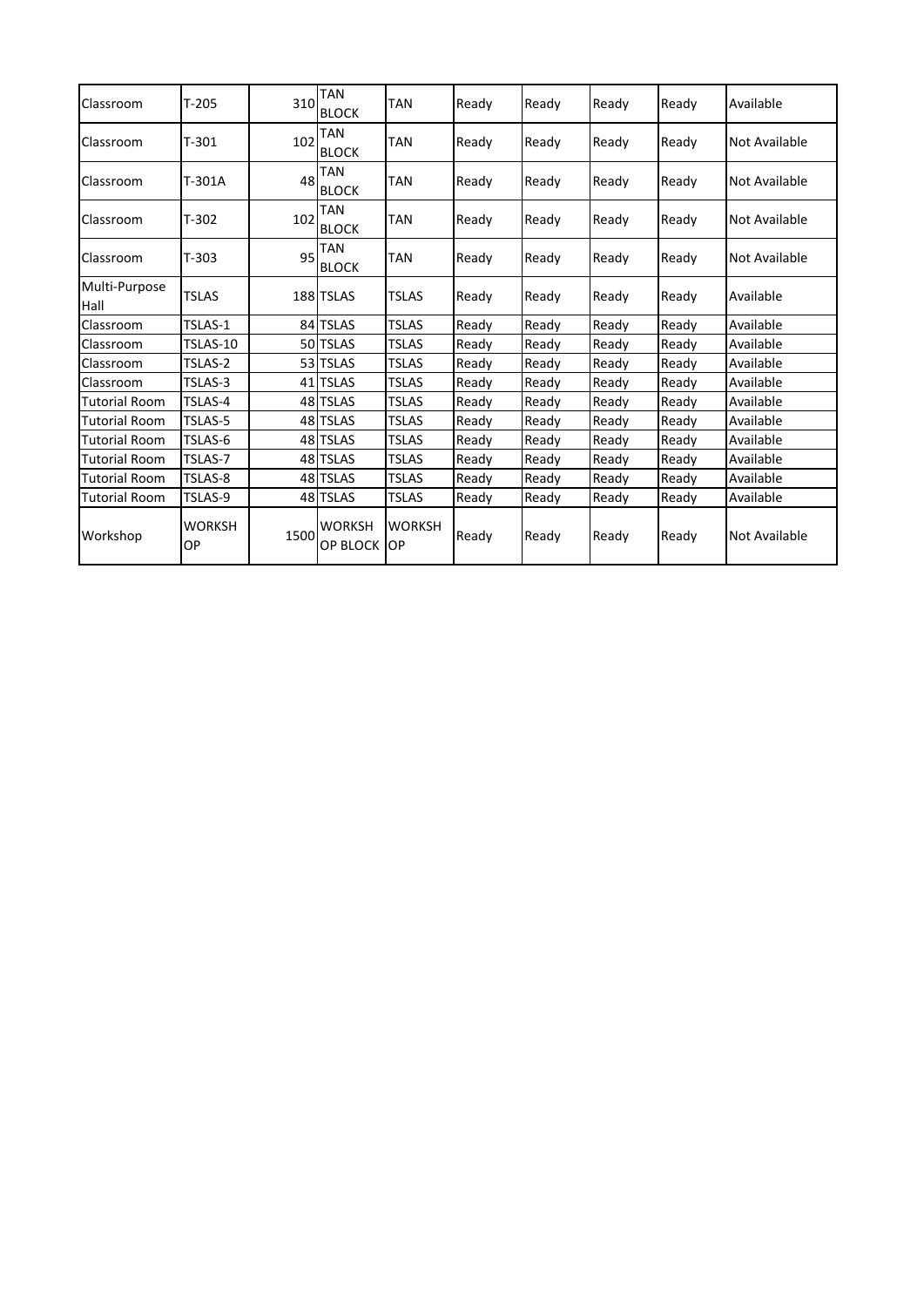| <b>Room Type</b>        | Room<br>Id/Name             | Room in<br>sqm | <b>Area of Readiness</b><br>οf<br><b>Flooring</b> | <b>Readiness</b><br>of Wall &<br><b>Painting</b> | <b>Readiness</b><br>of<br>Electrifica<br>tion &<br><b>Lighting</b> | <b>Readiness</b><br>Furniture/<br><b>Fixtures</b> | Air<br>Conditioni<br>ng | <b>Building</b><br><b>Name</b>    | <b>Building</b><br><b>Number</b> |
|-------------------------|-----------------------------|----------------|---------------------------------------------------|--------------------------------------------------|--------------------------------------------------------------------|---------------------------------------------------|-------------------------|-----------------------------------|----------------------------------|
| <b>Computer Center</b>  | $B-221$                     |                | 111 Ready                                         | Ready                                            | Ready                                                              | Ready                                             | Available               | <b>B-Block</b>                    | <b>ECED Lab</b>                  |
| <b>Computer Center</b>  | CD-119                      |                | 65 Ready                                          | Ready                                            | Ready                                                              | Ready                                             | Available               | D-Block                           | CAD Lab<br>(CED)                 |
| Language<br>Laboratory  | $G-123$                     |                | 75 Ready                                          | Ready                                            | Ready                                                              | Ready                                             | Available               | <b>G-BLOCK</b>                    | <b>SHSS LAB</b>                  |
| <b>Computer Center</b>  | $G-127$                     |                | 42 Ready                                          | Ready                                            | Ready                                                              | Ready                                             | Available               | G-Block                           | SHSS Lab                         |
| Computer Center         | G-BLOCK                     |                | 35 Ready                                          | Ready                                            | Ready                                                              | Ready                                             | Available               | G-Block                           | SPMS Lab                         |
| <b>Computer Center</b>  | G-<br><b>BLOCK(SO</b><br>M) |                | 210 Ready                                         | Ready                                            | Ready                                                              | Ready                                             | Available               | G-Block                           | <b>SOM Labs</b>                  |
| <b>Computer Center</b>  | <b>H-BLOCK</b>              |                | 175 Ready                                         | Ready                                            | Ready                                                              | Ready                                             | Available               | D-Block                           | CAD Lab<br><b>MED</b>            |
| <b>Computer Center</b>  | $L-106$                     |                | 72 Ready                                          | Ready                                            | Ready                                                              | Ready                                             | Available               | Learning<br>Centre<br><b>CSED</b> | Learning<br>Centre               |
| <b>Computer Center</b>  | $L-107$                     |                | 72 Ready                                          | Ready                                            | Ready                                                              | Ready                                             | Available               | Learning<br>Centre<br><b>CSED</b> | Learning<br>Centre               |
| Library&Reading<br>Room | LIB                         |                | 6396 Ready                                        | Ready                                            | Ready                                                              | Ready                                             | Available               | <b>LIBRARY</b><br><b>BUILDING</b> | <b>LIBRARY</b>                   |

Instructional Area - Common Facilities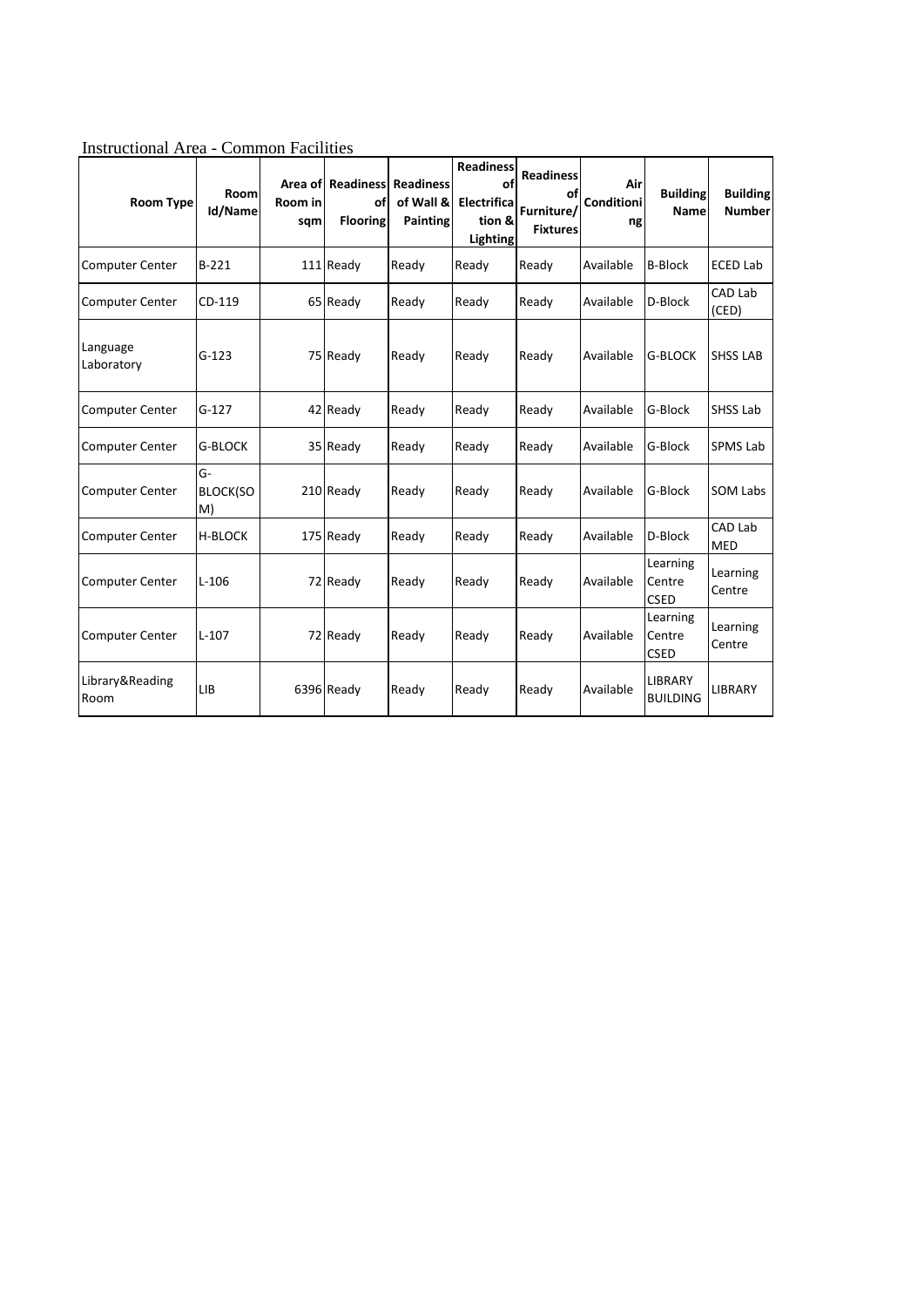Name of the Laboratory: **General Computing Lab-1** Level: UG/PG: **Both** Lab / Major Equipment: **20 (AIO-9010), 6 (AIO-7440), 1 LED** Building Name: **Computer Science Block, Learning Centre** Room Number: **L106** Area of Lab (in sqm): **64.96 sqm**

Name of the Laboratory: **General Computing Lab-2** Level: UG/PG: **Both** Lab / Major Equipment: **25 (AIO-7440), 1 LED** Building Name: **Computer Science Block, Learning Centre** Room Number: **L107** Area of Lab (in sqm): **60.19sqm**

## **List of Legal System software**

1. Microsoft Ed-vantage Program

- i. Windows 10 legalization OLP Academic -300+300 Licenses
- ii. Windows 8.1 legalization OLP Academic -300 Licenses
- iii. Windows 8 legalization OLP Academic -220 Licenses
- 2. Citrix Xen Server Perpetual Per Socket License 2
- 3. Win Svr Ent 2008 01
- 4. MS Window 7
- 5. MS Windows Vista Business Upg OLP NL AE 30
- 6. MS Windows Vista Business media kit 01
- 7. MS-Windows XP Professional
- 8. MS-Windows 2003 server
- 9. MS-Windows Terminal servers CAL 2003 OLP NL AE 20
- 10. 50 CAL and 50 TCAL for Windows 2003
- 11. Windows 2000 Advance Server
- 12. Windows 2000 Professional
- 13. Windows 98
- 14. Windows NT 4.0
- 15. Red Hat Linux 9.0
- 16. Sun Solaris 10
- 17. MySQL Enterprise Edition Subscription 8.0.24

## **List of Application Software**

- 1. Mathworks Campus Agreement: Mathworks Licenses for the period (One year wide Unlimited Period) Unlimited
- 2. Microsoft Edvantage Program
	- i. MS-Office 2016
	- ii. Ms-Office 2013
	- iii. MS Office 2007
	- iv. MS Office 2000 Professional
	- v. MS Office 4.3
- 3. Campus wide ERP
- 4. Zoom Education Licenses 230
- 5. Moodle 3.10 & Moodle App Premium Plan
- 6. TURNITIN Feedback Studio- Growth Licenses
- 7. Adobe Acrobat Professional 9.00AE 05
- 8. Web Publishing Tools
- 9. End Note X7 -1
- 10. Crystal Reports 9.0
- 11. Staler  $4.0$
- 12. SQL Svr Ent 2008
- 13. Oracle 10g
- 14. Oracle 9.i (30 User)
- 15. MS Visual Studio 2010
- 16. MS Visual Studio 2008
- 17. MS Visual Studio 6.0
- 18. Nash Pack 3.0
- 19. VC++ 2.0
- 20. VB 4.0
- 21. MS Project 4.0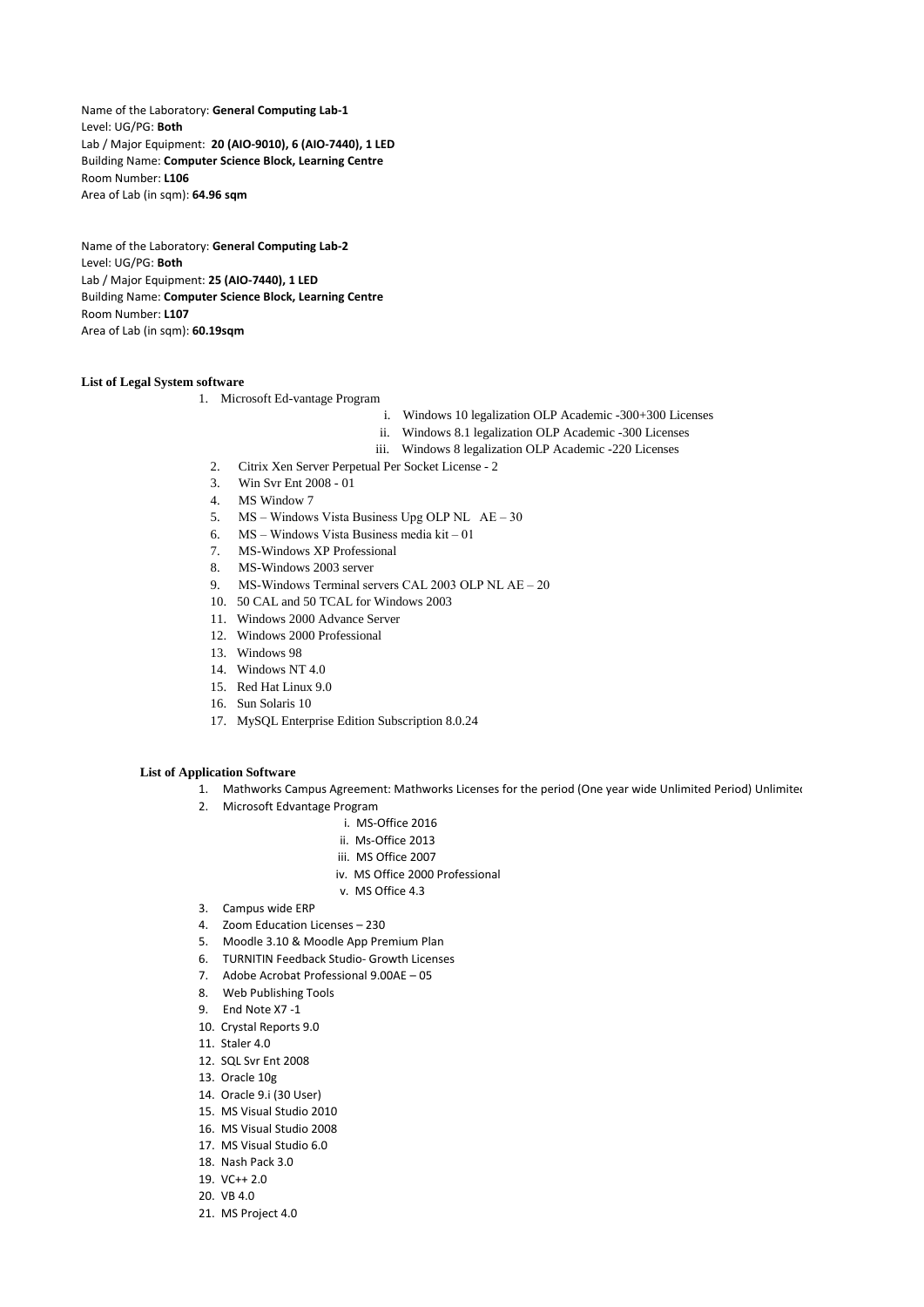22. Neural Connection 23. SPSS 20.0